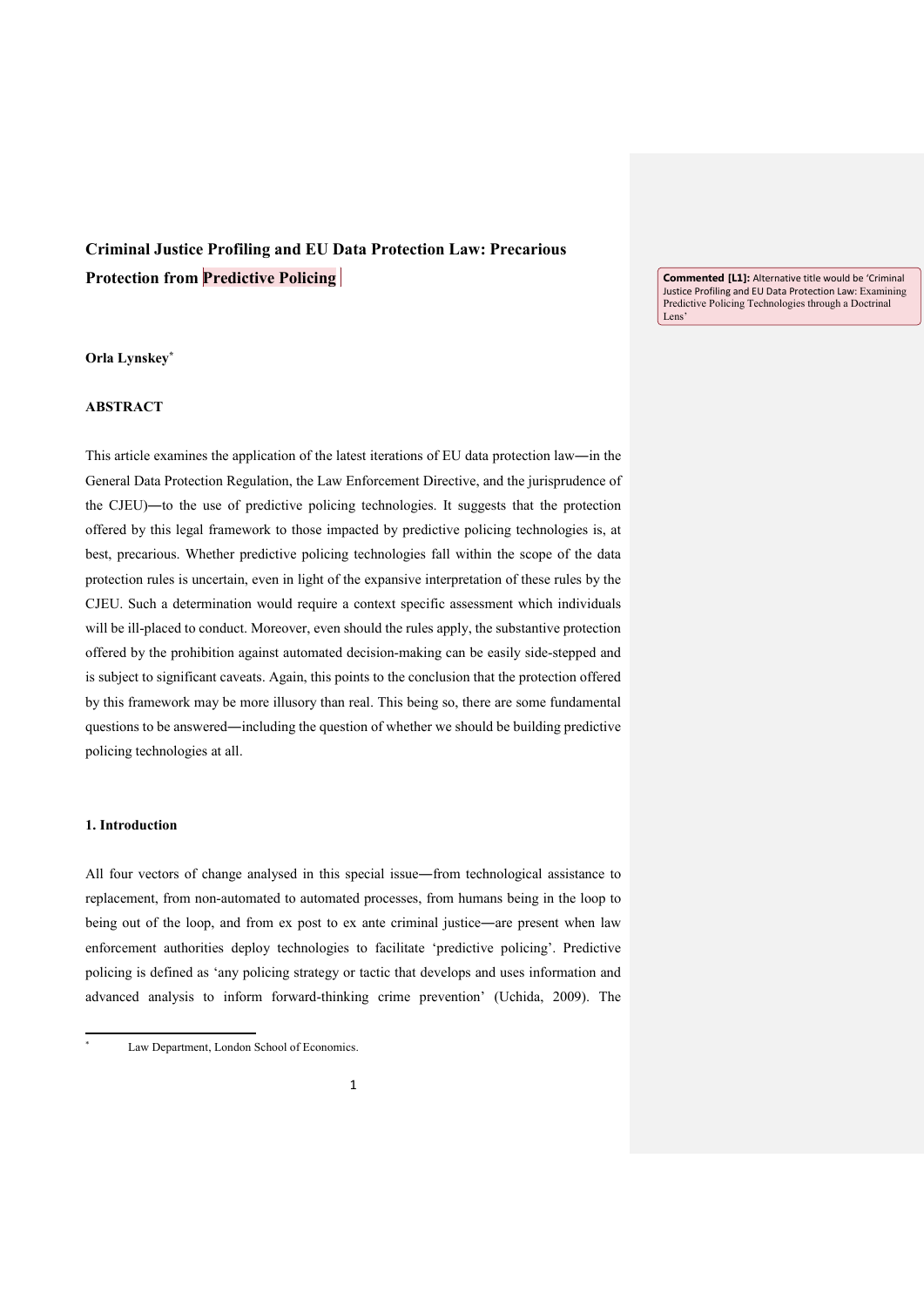automated analysis of data for predictive purposes is a foundational concern of EU data protection law, reflected in the prescient inclusion in the 1995 Data Protection Directive<sup>1</sup> of a provision offering individuals a right not be to subject to automated decision-making. However, doctrinal scholars have tended to focus on the commercial deployment of profiling and prediction techniques, in particular in the context of online behavioural advertising. Normative scholars have, for their part, identified the challenges that such a shift to automated decision-making will entail, with an entire field of interdisciplinary work coalescing around the notion of fair, accountable and transparent machine-learning, or what could perhaps cumulatively be referred to as algorithmic due process (Keats Citron and Pasquale, 2014).

The EU's General Data Protection Regulation (GDPR)<sup>2</sup>, which entered into force in May 2018, provided a legal response to these normative challenges and, as such, attracted significant academic attention regarding the relevance of its provisions to automated decision-making (the lively disagreement between, *inter alia,* Wachter, Mittelstadt and Floridi and Selbst and Powles in 2017 editions of *International Data Privacy Law* being one case in point). Although, as mentioned above, the 1995 Directive provided for similar protection, the GDPR's provisions have captured the zeitgeist, in particular in relation to how they apply to the provision of 'free' personalised digital services where the harvesting of personal data acts as the quid pro quo for access to the service.

Thus, while the use of profiling techniques by the public sector, including in the context of criminal justice, has attracted the attention of normative scholarsthere has been comparatively little scholarship on such criminal justice usage from a doctrinal perspective (with some exceptions, most recently Garstka, 2018). Indeed, it is the lesser known and discussed legislative reform accompanying the GDPR, the Law Enforcement Directive  $(LED)^3$ , which

<u>.</u>

<sup>1</sup> European Parliament and Council Directive 95/46/EC of 24 October 1995 on the protection of individuals with regard to the processing of personal data and on the free movement of such data [1995] OJ L281/23.

 $\overline{2}$  Regulation (EU) 2016/679 of the European Parliament and of the Council of 27 April 2016 on the protection of natural persons with regard to the processing of personal data and on the free movement of such data, and repealing Directive 95/46/EC (General Data Protection Regulation) 2016 OJ L 119/1.

<sup>3</sup> Directive (EU) 2016/680 of the European Parliament and Council of 27 April 2016 on the protection of natural persons with regard to the processing of personal data by competent authorities for the purposes of the prevention, investigation, detection or prosecution of criminal offences or the execution of criminal penalties. [2016] OJ L119/89.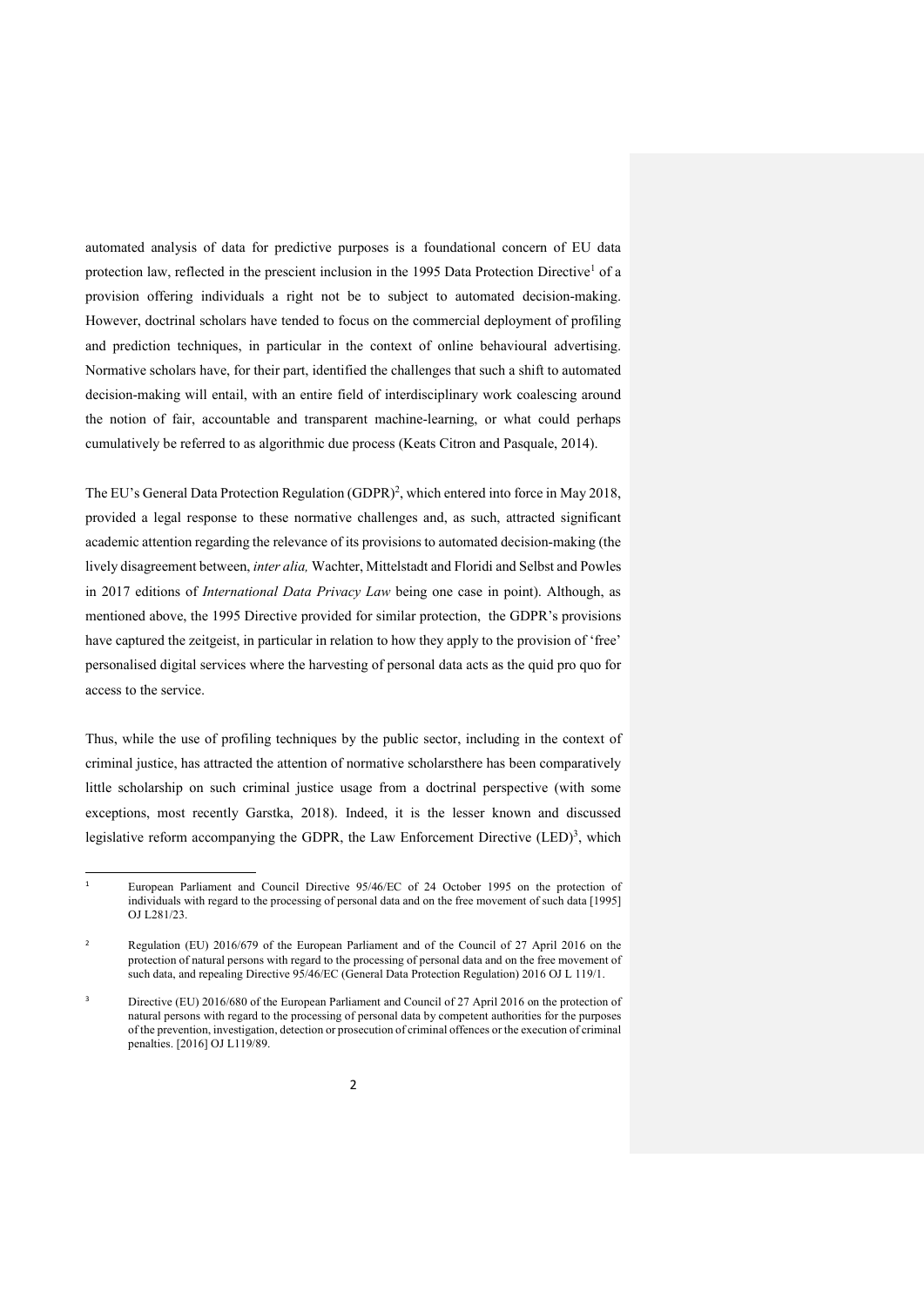will, ordinarily, govern automated decision-making in the context of law enforcement activities (the prevention, investigation, detection or prosecution of criminal offences, or the execution of criminal penalties). This contribution therefore focuses on these predictive policing technologies through the under-utilised doctrinal lens.It emerges from this scrutiny that the law in this area is both under-developed and of potentially little assistance to those affected by the use of predictive policing technologies. It is under-developed as fundamental questions, such as whether the processing of personal data required by predictive policing technologies falls within the scope of data protection law, are difficult to answer with certainty. It may be of little substantive assistance to those impacted by these technologies as the substantive protection it offers in the event of automated decision-making is subject to a number of powerful caveats and provisos.

Before elaborating on this reasoning, it is worth noting that this contribution does not claim to be its exhaustive in its application of the data protection rules to the predictive policing context. As such, important questions such as who is responsible for data processing (ie the data controller) and how the data protection safeguards (Article 4 LED) apply in the predictive policing context are not addressed and merit separate future consideration.

## **2. Identifying the Relevant Legal Framework**

Prior to the entry into force of the EU's Lisbon Treaty in 2009, the EU was legally comprised of three distinct pillars: one pillar each respectively for the European Communities; the Common Foreign and Security Policy; and Police and Judicial Co-operation in Criminal Matters. This structure assured that the more extensive judicial oversight and more stringent legislative procedures that were applied in the context of first pillar internal market measures, such as the Data Protection Directive, were not applied to the second and third pillars, the latter being areas more directly linked to the sovereignty of Member States. Despite the collapse of this pillar system by the Lisbon Treaty, and the introduction of an explicit legal basis for all EU data protection laws in Article 16 TFEU, the EU legal framework for data protection remains differentiated along these historic lines.

The data protection reform package that culminated in the entry into force of the GDPR and the LED in 2018 continues to separate data processing for law enforcement purposes from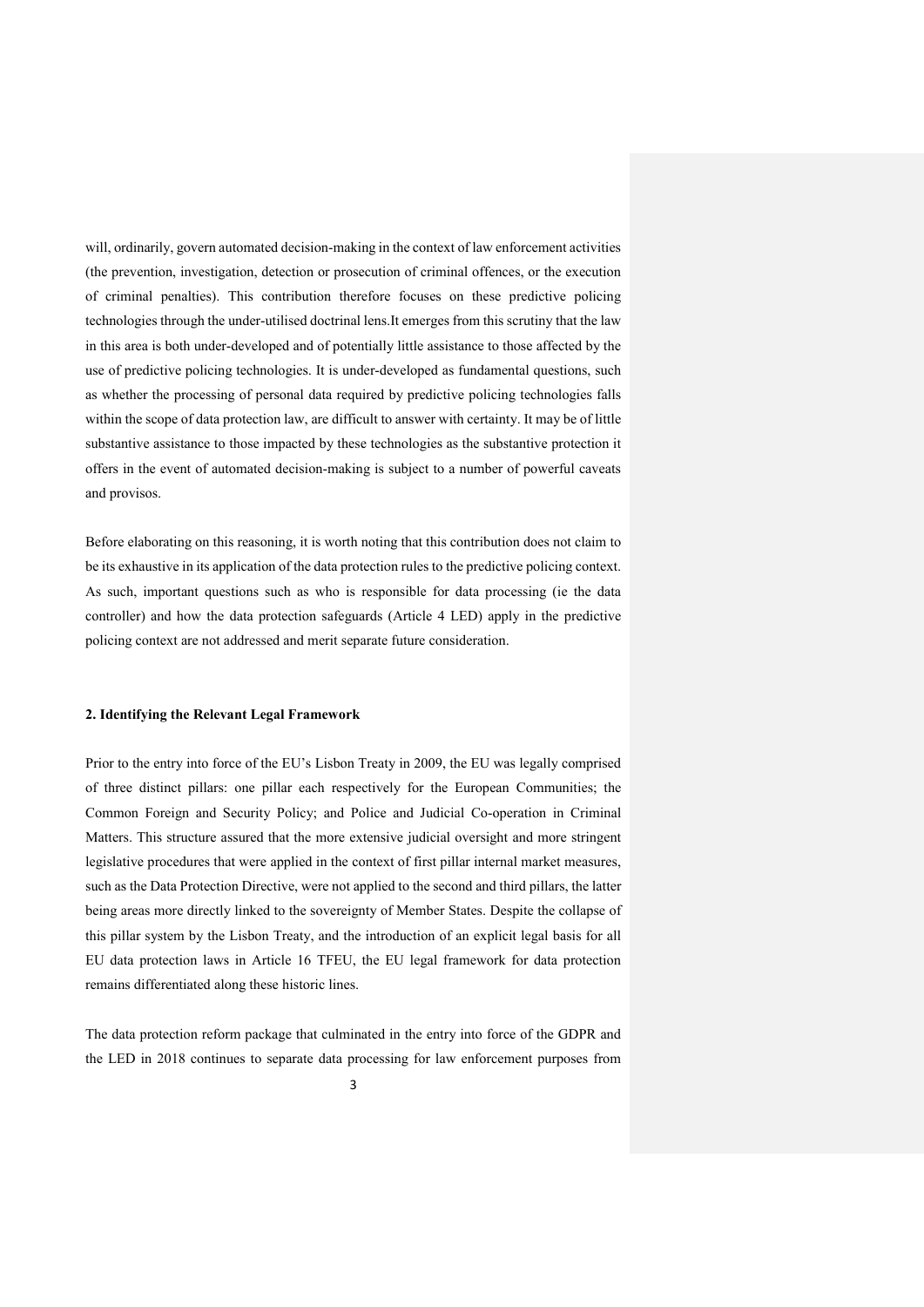'general' data processing operations, a possibility that was foreseen in Declaration No 21 which accompanied the Lisbon Treaty. This section shall therefore provide a brief overview of the relevant legal framework applicable to data processing in the criminal justice context.

### **2.1 The legislative framework**

The 2018 legislative package incorporates two legal instruments: the GDPR and the LED. The GDPR, as its title suggests, sets out a generally applicable framework that regulates the processing of personal data (Article 2(2) GDPR). This Regulation is generous in scope, as discussed below, with the core concepts of 'personal data' and 'processing' being expansively defined and interpreted. Once within the Regulation's scope, individual 'data subjects' are the beneficiaries of certain rights, the cornerstone of which – a right to access their personal data – enables a number of corollary rights (Articles 12-22 GDPR), such as a right to rectify or erase. Data controllers, those who determine the purposes and means of personal data processing, are accountable for this processing pursuant to the GDPR (Article 5(2) GDPR). Controllers must respect the principles, or safeguards, relating to personal data processing and ensure the lawfulness of that processing (Articles 5 and 6 GDPR).

The GDPR allows Member States to enact limitations to specified Chapters or provisions in certain contexts, notably where necessary to reconcile data protection rights with freedom of information and expression (Article 85) or for archiving and related purposes (Article 89). It also allows Member States to introduce legislation restricting the application of the aforementioned data protection principles and rights in order to pursue specified purposes, including national security; defence; public security; and, law enforcement purposes (Article 23), provided this restriction is necessary and proportionate in a democratic society and respects the essence of fundamental rights and freedoms. However, beyond these possible restrictions to specific provisions, Article 2(2) GDPR also excludes from its scope entirely certain other policies, including: policies on border checks, asylum and immigration and police and judicial cooperation in criminal matters (Article 2(2)(b) GDPR); data processing in the course of an activity which falls outside the scope of Union law (Article  $2(2)(a)$  GDPR); and, data processing by competent authorities for the prevention, investigation, detection or prosecution of criminal offences or the execution of criminal penalties, including the safeguarding against and the prevention of threats to public security (Article 2(2)(d) GDPR).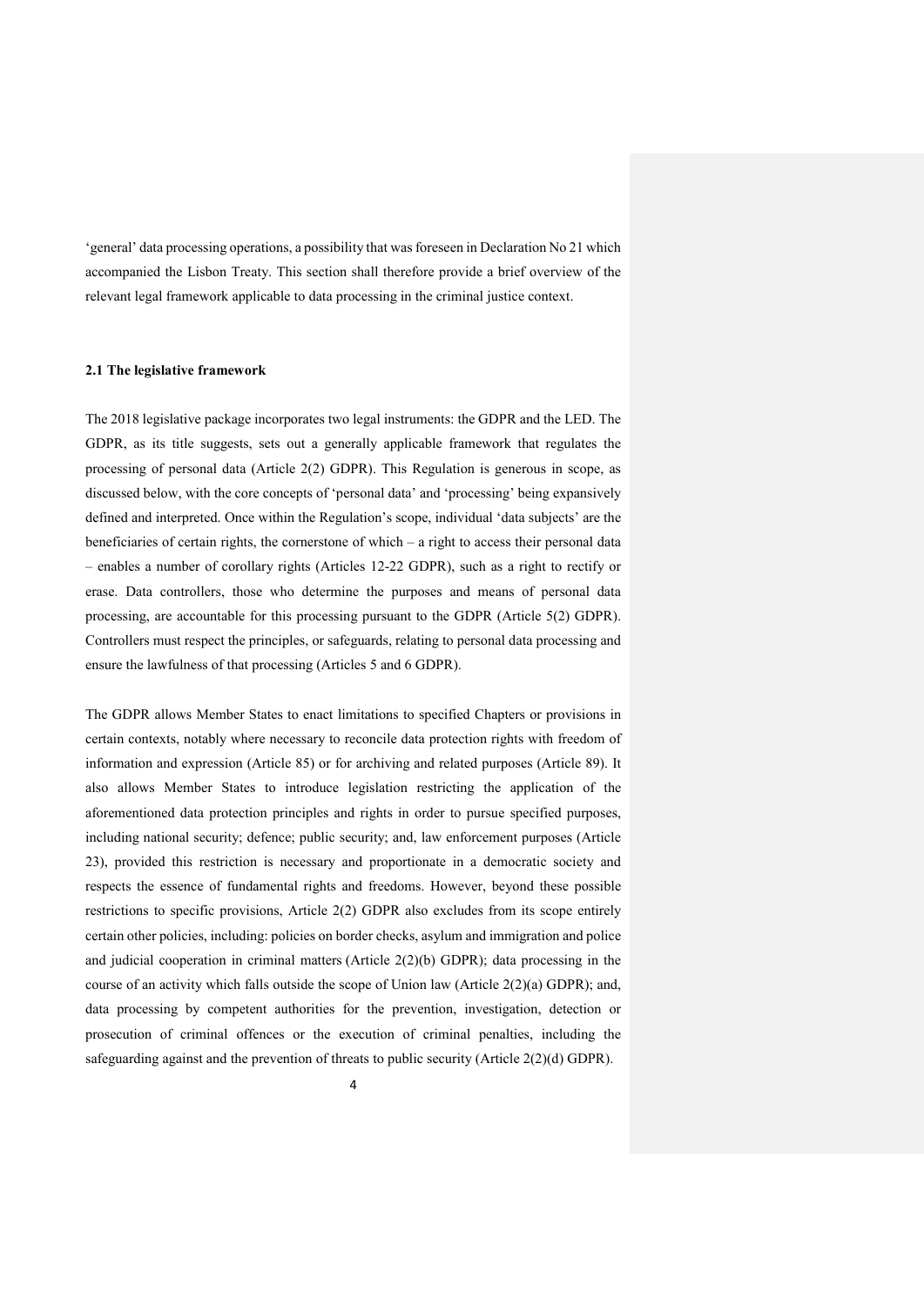Article 2(2)(d) GDPR therefore paves the way for the LED which applies to precisely this activity: namely, data processing by competent authorities for the purposes of the prevention, investigation, detection or prosecution of criminal offences or the execution of criminal penalties, including the safeguarding against and the prevention of threats to public security. This explicit exclusion of 'law enforcement data processing' from the GDPR may give the initial misleading impression that the division of labour between the two legislative instruments is clear. However, the interplay between these two potentially relevant instruments is, in fact, more complicated.

First, it is worth emphasising that in order to fall within the scope of the LED, the data processing must be undertaken by a 'competent authority'. A competent authority is defined in Article  $3(7)(a)$  and (b) LED as

any public authority competent for the prevention, investigation, detection or prosecution of criminal offences or the execution of criminal penalties, including the safeguarding against and prevention of threats to public security; or any other body or entity entrusted by Member State law to exercise public authority and public powers for these purposes.

A private actor conducting data processing for law enforcement purposes therefore needs to be entrusted with this role by Member State law before it is removed from the material scope of the GDPR and the relevant provisions of the LED apply instead. It follows that in the absence of such a legislative enactment, the provisions of the GDPR continue to apply to private entities processing personal data for law enforcement purposes. This is implicitly confirmed by Article 23 GDPR: this provision allows Union or Member State law to restrict the obligations stemming from specified GDPR provisions where such a restriction is necessary for law enforcement purposes, thus acknowledging that the GDPR would otherwise apply to such processing in certain circumstances. A lot therefore turns on the designation of a 'competent authority' for LED purposes, and when a private entity could be said to be entrusted by law with such status. Nevertheless, one might query, for instance, whether 'entrustment' requires a distinct legislative instrument (Garstka, 2018).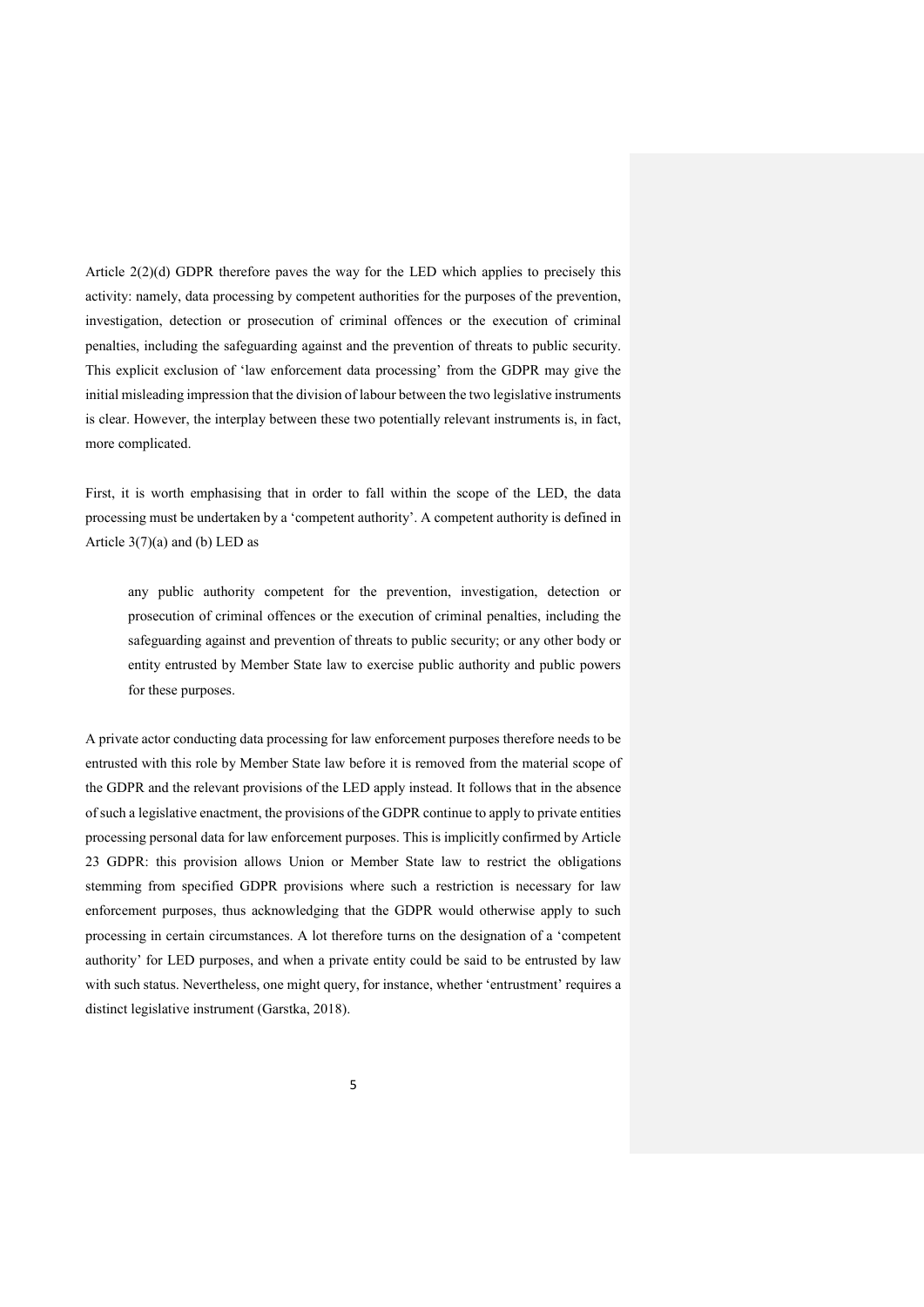Secondly, even when data processing is undertaken by a "competent authority", whether such processing falls within the scope of the GDPR or the LED will depend on the purpose of the processing. Thus, when it comes to data sharing by competent authorities, the act of transmitting data from a competent authority to a non-competent authority for law enforcement purposes is within the scope of the LED (for instance, a data transfer from the police to a private predictive policing software provider) while a transfer for non-law enforcement purposes (for instance, a data transfer to medical or social services) would be covered by GDPR (Recital 34, LED). Equally, where a competent authority initially collects personal data for law enforcement purposes but these data are then processed for alternative, non-law enforcement purposes, the GDPR applies (Article 9(1) and Recital 11 LED). Garstka characterises the switch between legal frameworks, from the LED to GDPR, as a 'downgrade', however as shall be discussed below the LED is not necessarily more protective than the GDPR when it comes to automated decision making (Garstka, 2018).

Perhaps most critically, it may be that neither legal instrument applies to certain personal data processing operations. Like the GDPR, the LED does not apply to personal data processing for national security purposes (Article 2(3) and recital 14 LED). The LED does however incorporate data processing by competent authorities for law enforcement purposes, 'including the safeguarding against and prevention of security threats' (Article 1(1) read in conjunction with Article 2(1) LED). Nevertheless, the distinction between law enforcement activity, public security and national security activity is a blurred one. For example, recital 12 states that the LED applies to police activities before the police have knowledge of whether an incident is criminal in nature and that such activities include coercive measures at demonstrations and riots. It might equally be argued by a Member State that State oversight and enforcement at a political rally or protest engages national security concerns, with the recent protestations of the *Gilets Jaunes* in France providing a good example(BBC, 2018). Yet, the LED reserves to the Court of Justice of the EU (CJEU) the controversial task of delineating the dividing line between criminal enforcement activity and national security measures through the ostensibly innocuous assertion that the notion of 'criminal offence', within the meaning of the LED is 'an autonomous concept of EU law' (recital 13 LED).One could imagine that any attempt by the EU to define as 'criminal' conduct that would be classified as a 'national security' threat will be highly contested given that national security is listed amongst the 'essential State functions' which the Union is required to respect pursuant to Article 4(2) TEU. Indeed, Article 4(2) TEU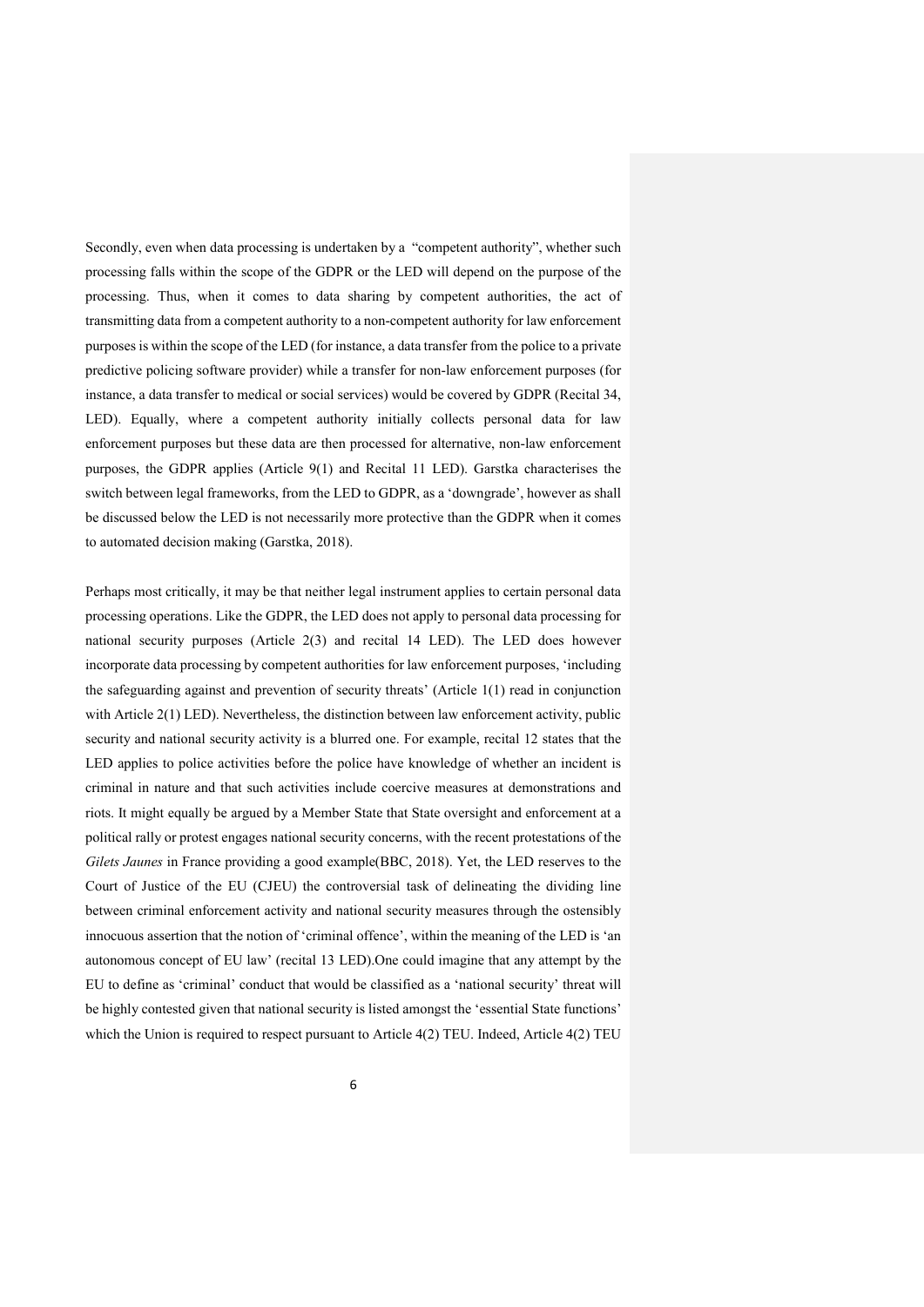specifically emphasises that 'national security remains the sole responsibility of each Member State'.

#### **2.2 Article 8 ECHR and the EU Charter**

Challenges to the use of data by the State and law enforcement authorities for criminal justice purposes have traditionally been anchored in Article 8 ECHR, which provides for the right to respect for private life (for instance, *S and Marper v UK<sup>4</sup>*). This is for several reasons. Most evidently, the EU Charter of Fundamental Rights only acquired binding status in December 2009 by which point a considerable body of Article 8 ECHR jurisprudence had developed. Yet, even since the Charter's entry into force, it has been of limited utility in the policing context as the Charter applies to Member States 'only when they are implementing Union law' (Article 51(1) EU Charter). Before the enactment of the LED, no Union law applied to the processing of personal data by police authorities for domestic purposes thus excluding the application of the Charter to such processing. Now that such legislation does exist, the Charter's application in this context raises queries.

Two issues in particular are likely to be contentious. First, as mentioned above, by reserving for the CJEU the competence to define 'criminal offence' for the purposes of the LED, the LED de facto enables the CJEU to police the outer limits of the concept of 'national security'. A broad interpretation of 'criminal offence' could encroach upon what Member States perceive to be their exclusive competence in the field of national security and would allow the Charter to apply in this new territory. Although Article 6(1) TEU states that the provisions of the Charter shall not extend in any way the competences of the Union as defined in the Treaties, the CJEU has not hesitated to deploy bold readings of legislative provisions that ensure the Charter's application in contested contexts. For instance, in *Tele2 Sverige and Watson*, 5 following on from *Digital Rights Ireland*,<sup>6</sup> the Court examined the compatibility of national legislative provisions providing for bulk communications metadata retention for law enforcement purposes in light of the EU Charter rights to data protection and privacy. What

 $\frac{1}{4}$ *S and Marper v United Kingdom* (2009) 48 EHRR 50.

<sup>5</sup> Joined Cases C-203/15 and C-698/15, *Tele2 Sverige, Watson and Others* EU:C:2016:970.

<sup>6</sup> Joined Case C-293/12 and 594/12 *Digital Rights Ireland Ltd and Seitlinger and others* EU:C:2014:238.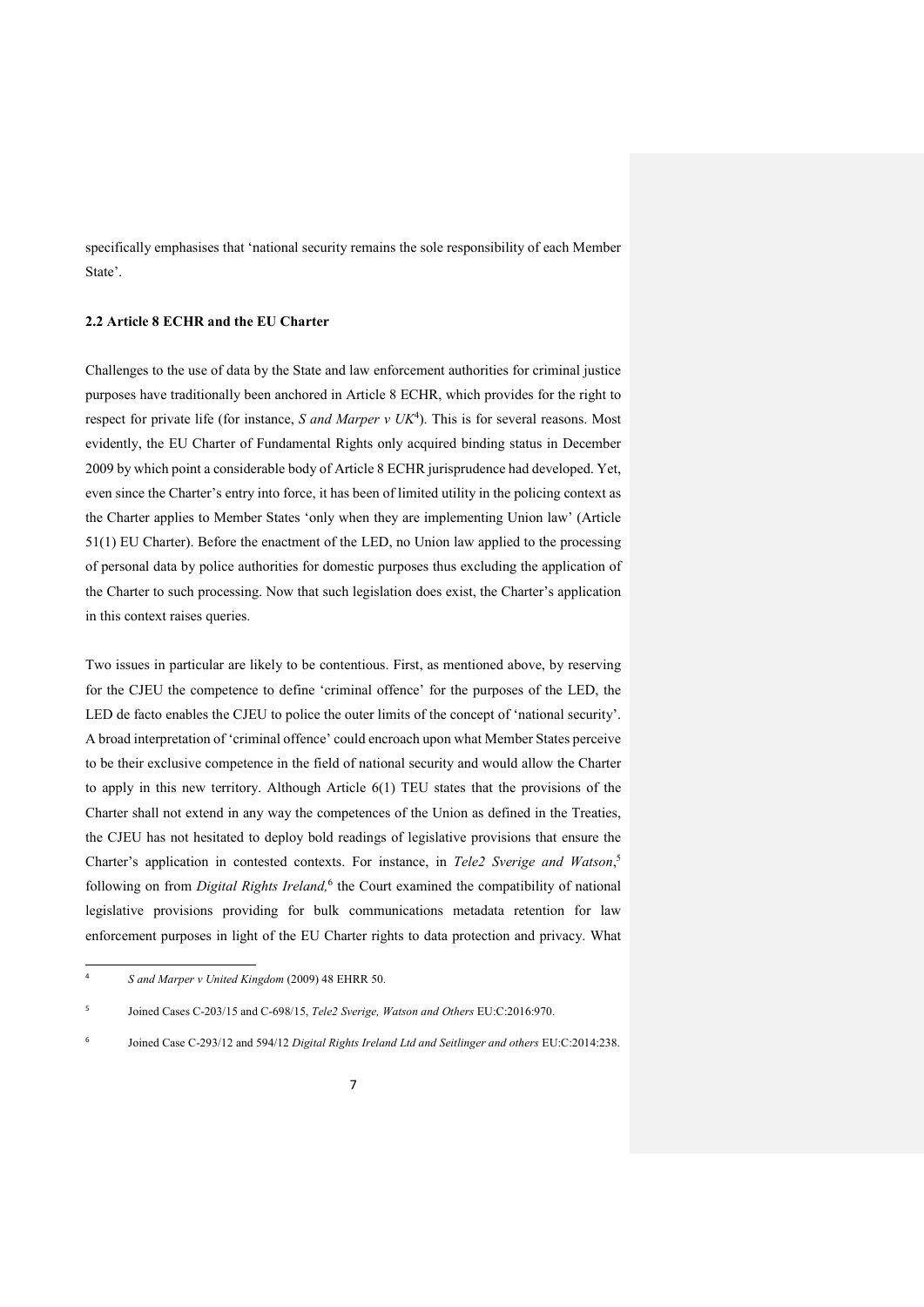was notable about this situation was that, at that time, there was no provision of EU law regulating retention or access to retained data by law enforcement authorities. The Court therefore justified the Charter's application in a contestable manner. It reasoned that the EU E-Privacy Directive provides for a right to confidentiality of communications; that Article 15(1) E-Privacy Directive provides for exceptions to this principle, including for public security and law enforcement purposes; and, that such exceptions must comply with general principles of EU law, including fundamental rights. The Court therefore held that national legislative measures adopted pursuant to Article 15(1) E-Privacy Directive must be interpreted in light of the Charter (*Tele2 Sverige and Watson*, para 91). The Court proposed this interpretation despite the fact that Article 1(3) E-Privacy Directive states that it shall not apply to, inter alia, the activities of the State in areas of criminal law. The Court's application of the Charter provisions to communications metadata retention, and in particular its potential encroachment into the field of national security, has been contested at national level (see, for example, the pending preliminary reference from the UK: *Privacy International<sup>7</sup>*). Secondly, the level of protection offered by the LED is not identical to that offered by the GDPR. One may therefore wonder whether such differentiated protection, such as the omission of certain 'due process' safeguards in the context of automated decision-making in the LED (as discussed below), is in fact compatible with the Charter right to data protection.

## **3. The Deployment of Intrusive Profiling Technologies**

According to Big Brother Watch, a civil society organisation in the UK, there is an increasing trend for police forces in the UK to acquire, develop and operationally deploy technologies that are intrusive, untested and of questionable compatibility with fundamental rights (Big Brother Watch, 2018). One such range of technologies are those used for 'predictive policing' purposes. Predictive policing is, as mentioned above, any policing strategy or tactic that develops and uses information and advanced analysis to inform forward-thinking crime prevention. Degeling and Berendt specify that such policing encompasses the 'variety of techniques used by police departments to generate and act on crime *probabilities*, often referred to as *predictions*' (Degeling and Berendt, 2018). It is thus the ostensible capability to predict future criminal outcomes based on big data analytics that is the decisive characteristic of these predictive

<sup>1</sup> 7

Case C-623/17 *Privacy International* [2018] OJ C22/29 (pending).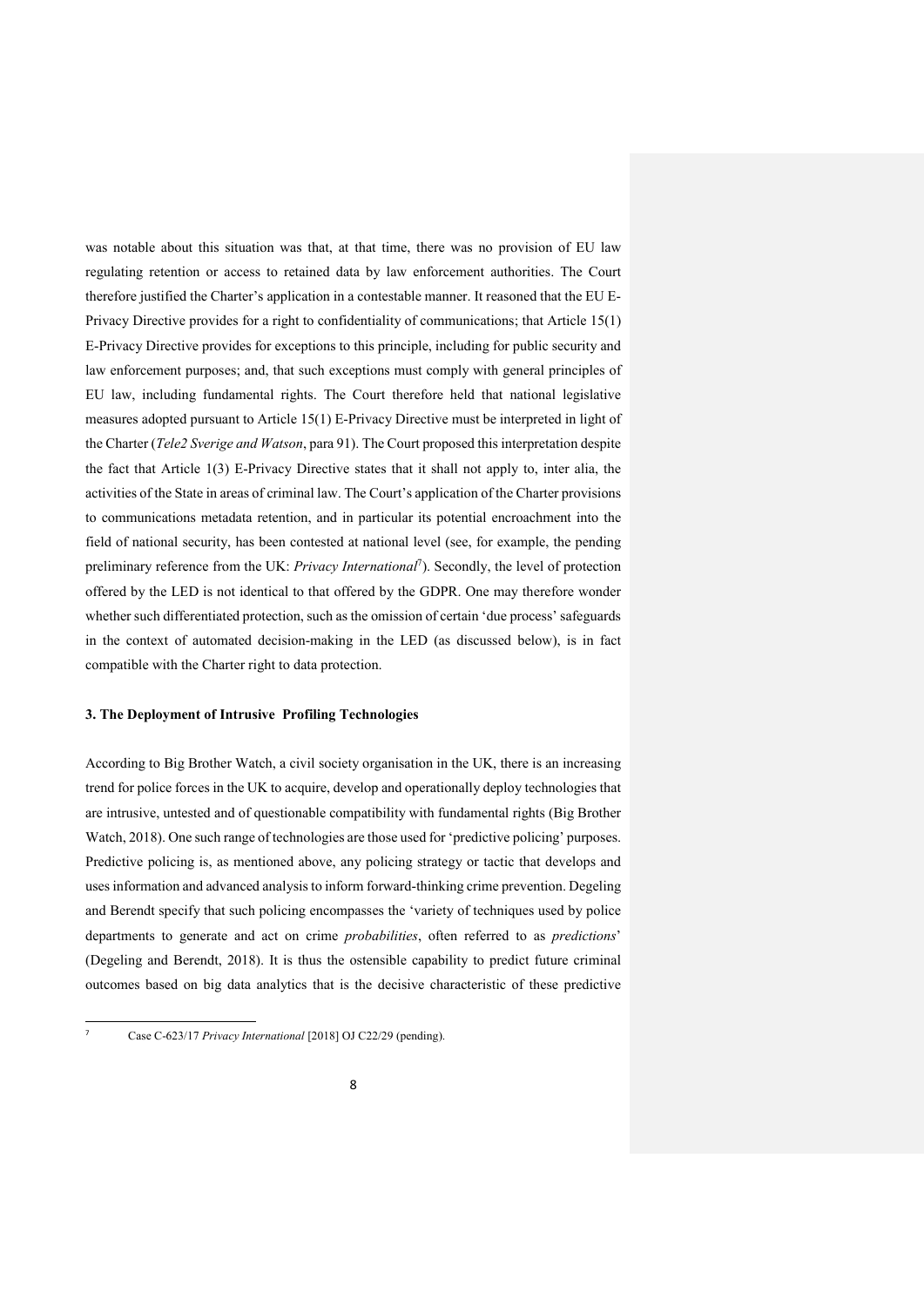policing technologies. Numerous categories of predictive policing have been identified in the literature. For instance, Oswald et al, identify three contexts in which predictive policing occurs: it can be incorporated into strategic planning and prioritising on a macro-level; it can be used to link operational intelligence; and, it can be used to make decisions or riskassessments in relation to individuals (Oswald et al, 2018). Broadly, speaking therefore, predictive policing can be used to make both systemic decisions (perhaps relating to times and places of crimes) as well as identification decisions (for instance, predicting the identity of criminal offenders or victims of crime) (van Brackel, 2016). Before analysing whether and how data protection law constrains suchpolicing predictions, a brief overview of an application illustrative of systemic and identification decision making respectively will be provided.

# **3.1 Applications of predictive policing**

Systemic decisions in this context are aggregate predictions regarding future criminal activity. This form of predictive policing has been the most widely adopted. It seeks to undertake what van Brakel labels 'predictive mapping' (or geo-spatial crime prediction): identifying when and where crimes may take place based on an aggregate level analysis. The most well-known commericalexample of this predictive mapping is the PredPol application. According to its website, PredPol sells a web application to police forces making predictions about possible future crime hotspots. PredPol was developed by researchers at UCLA and is now used by over 60 US police departments. In the UK, Kent Police uses the software (Dencik et al, 2018). PredPol is sold as a 'Software as a Service' package which means that it is run on centrally controlled servers rather than locally by each police force using it. The application can then be accessed using an ordinary web browser.

PredPol was inspired by the use of seismology algorithms. In seismology, aftershocks often occur after a first earthquake: it is therefore possible to assume that after a first earthquake, the likelihood of a repeat event increases. PredPol, using a 'near repeat theory' model, extends this logic to the criminal context where certain crimes, most clearly burglary, occur in quick succession in close proximity to the initial crime (although, as Degeling and Berendt note, only a fraction of crimes can be considered 'near repeat'). In predicting 'crime hotspots', PredPol makes use of three data variables: crime type; crime location; and timing data (date and time).

Predictive mapping, or geo-spatial crime prediction, technologies have been developed over time with risk terrain modelling, as commercialised by Hunchlab, being one example of this.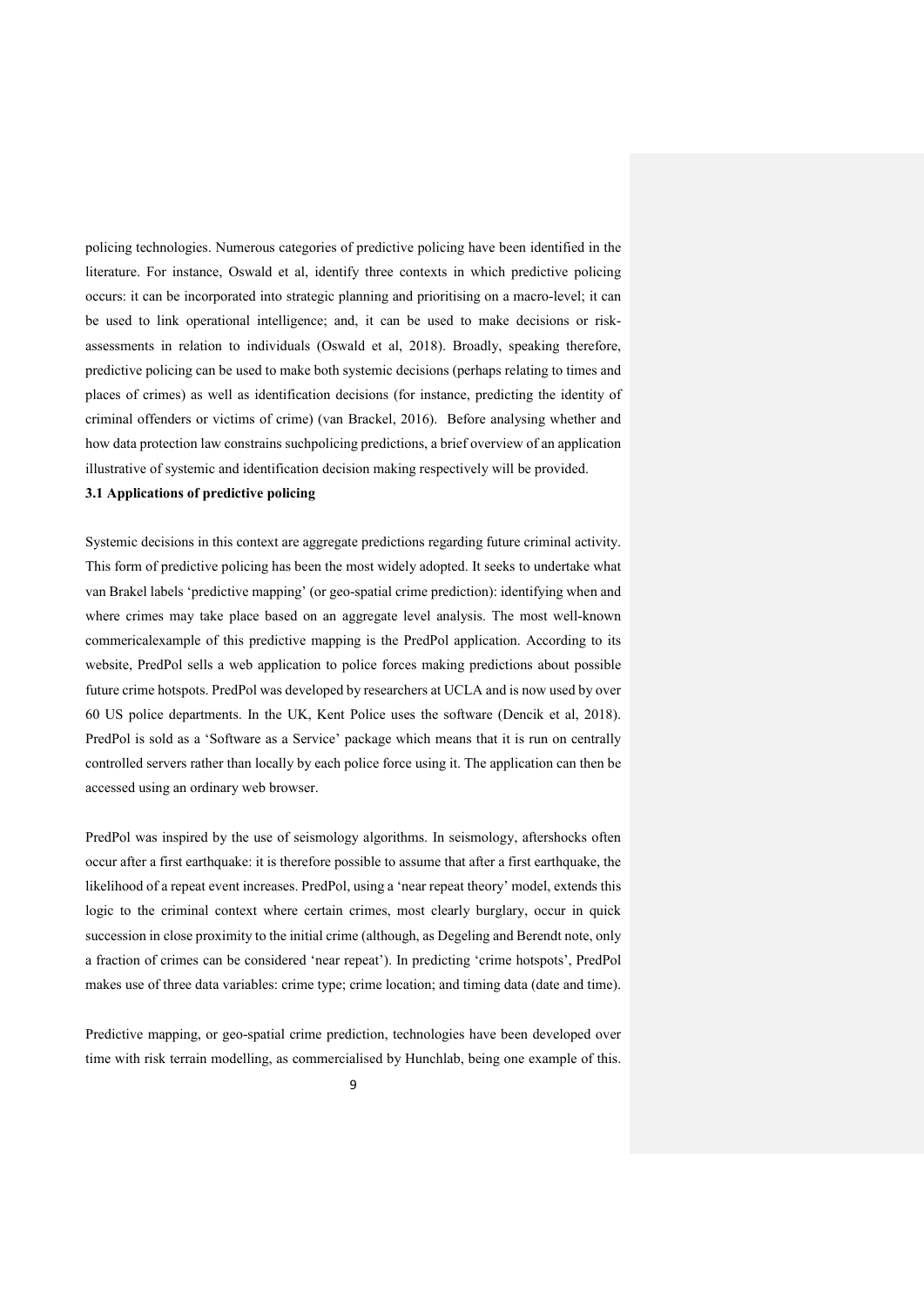While this model is still rooted in geo-spatial crime prediction, it entails the creation of a 'composite "risk terrain" map with values that account for all risk factors at every place throughout the geography' (Caplan et al, 2015). Degeling and Berendt distinguish between the two by highlighting that near repeat theory focuses on internal/endogenous factors (such as repetitive criminal behaviour), risk terrain modelling incorporates exogenous factors into this assessment (for instance, the location of bars or parks). The environmental factors that potentially contribute to particular criminal activity (e.g., dimly lit areas in urban environments; or potential drug-dealing in parks) can be factored into risk terrain modelling. This does, however, put an onus on those using this technology 'to constantly update their dataset and inform the algorithms about any change of usage of buildings, construction sites or the location of events' (Degeling and Berendt, 2018).

The second broad category of predictive policing applications are those that are used to make identification decisions, that is predictions regarding actual or potential offenders. Unlike systemic decisions, predictive identification focuses on identifying criminal behaviour at individual or group level. In particular, such systems seek to calculate the likelihood that a given person will commit a crime, or their likelihood of being prone to criminal behaviour. A well-known example of such identification profiling is used in Chicago where the police department analyses networks of those arrested in order to calculate the likelihood of an individual being involved in a serious crime. In order to compile a 'heat list' of names of those likely to be involved in major crimes, various data points are analysed by the police. Individuals on this list are then provided with a 'custom notification letter' by the police that warns them, in advance, about any charges they may face should they engage in criminal activities. In the UK, the Durham Constabulary in conjunction with statistical researchers at the University of Cambridge developed a 'Harm Assessment Risk Tool' (HART) to assess risk of future offending and to provide those offenders classified as 'moderate risk' with the opportunity to participate in a rehabilitation programme. HART is explicitly designed to aid custody officers in their decision-making regarding eligibility, rather than to make this decision for them (Oswald et al, 2016). According to Oswald et al, the HART model is built using approximately 104,000 'custody events' over the five year period between 2008 and 2012. Forecasts are determined based on 34 distinct predictors, 29 of which focus upon the suspect's offending history with the remaining five being age; gender; two forms of residential postcode; and 'the count of existing police intelligence reports relating to the offender' (Oswald et al, 2016). Big Brother Watch has indicated that the residential postcode data is based on a tool offered by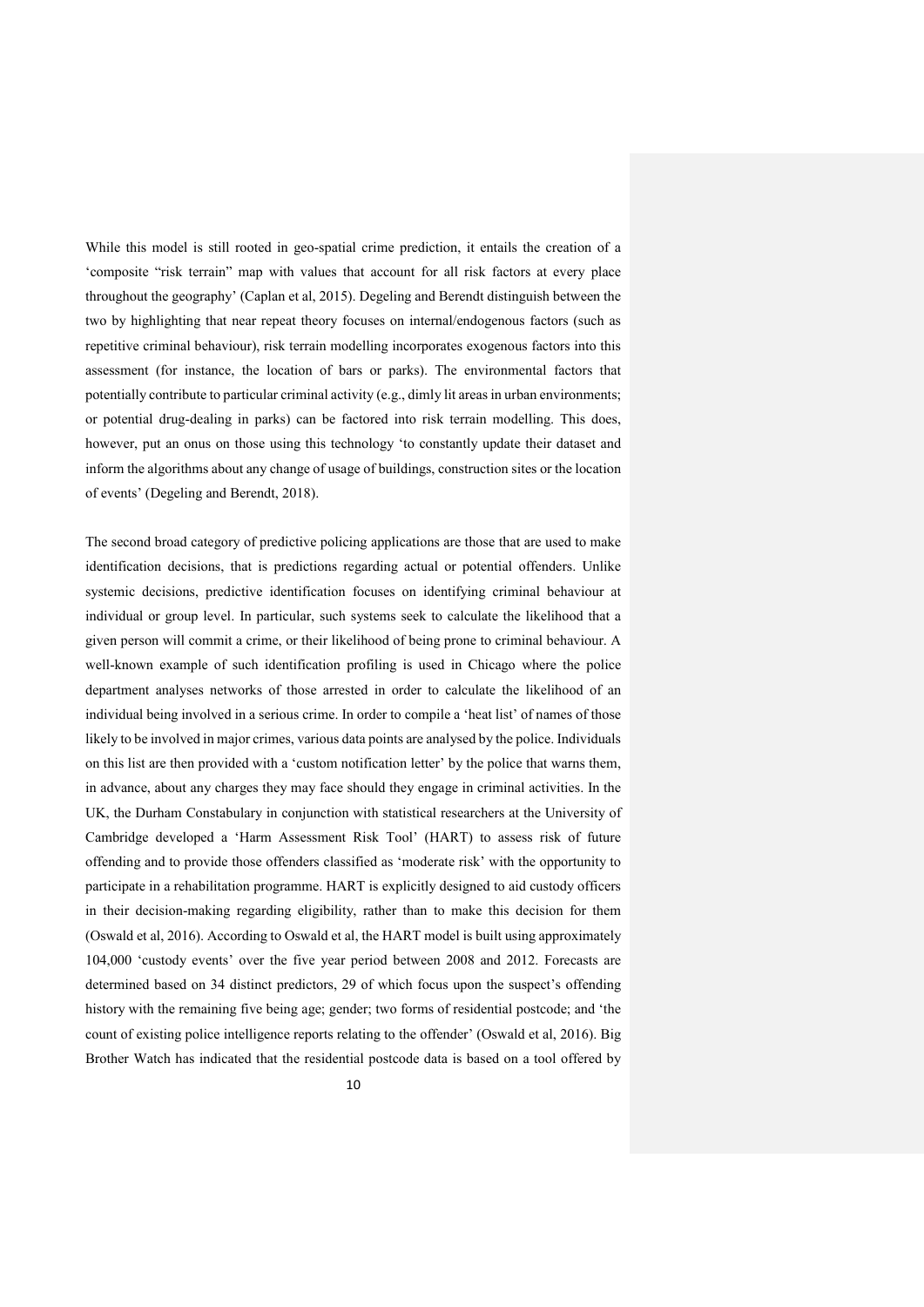Experian, a global data broker which it suggests uses 850 million data points, including information on child benefits and support and data scraped online, to create a 'postcode stereotype' (Big Brother Watch, 2018).

The HART model intentionally favours so called 'cautious error' over 'dangerous error': a dangerous error would under-estimate the offender's risk of re-offending while a cautious error would over-estimate the risk of re-offending. While the accuracy rate of the HART model was assessed to be 62.8% in 2012, which reflected a drop from the initial construction estimate of 68.5%, Oswald et al emphasise that the rates of the most dangerous form of error (low risk offenders actually being high risk) remained constant and it was cautious errors that were overestimated. This means, as they acknowledge, that if the HART prediction was treated as decisive, one could argue that an unacceptable number of low and medium risk offenders are treated as high risk.

### **4. The Application of the Under-Developed Data Protection Framework**

#### **4.1 The scope of application of EU data protection law**

EU data protection provisions apply to the processing of personal data. One preliminary query may be whether the two forms of automated decision-making associated with systemic and identification predictive policing constitute personal data processing and thus fall within the scope of the provisions. 'Processing' is an all-encompassing concept defined in Article 3(2) LED and Article 4(2) GDPR as:

any operation or set of operations which is performed on personal data or on sets of personal data, whether or not by automated means, such as collection, recording, organisation, structuring, storage, adaptation or alteration, retrieval, consultation, use, disclosure by transmission, dissemination or otherwise making available, alignment or combination, restriction, erasure or destruction.

Each stage of the data handling outlined above would therefore constitute data 'processing'. The more interesting question is thus whether it constitutes the processing of *personal* data. Personal data is defined as any information that relates to someone who is identified or identifiable on the basis of that data (Article 3(1) LED; Article 4(1) GDPR). Opining in 2007,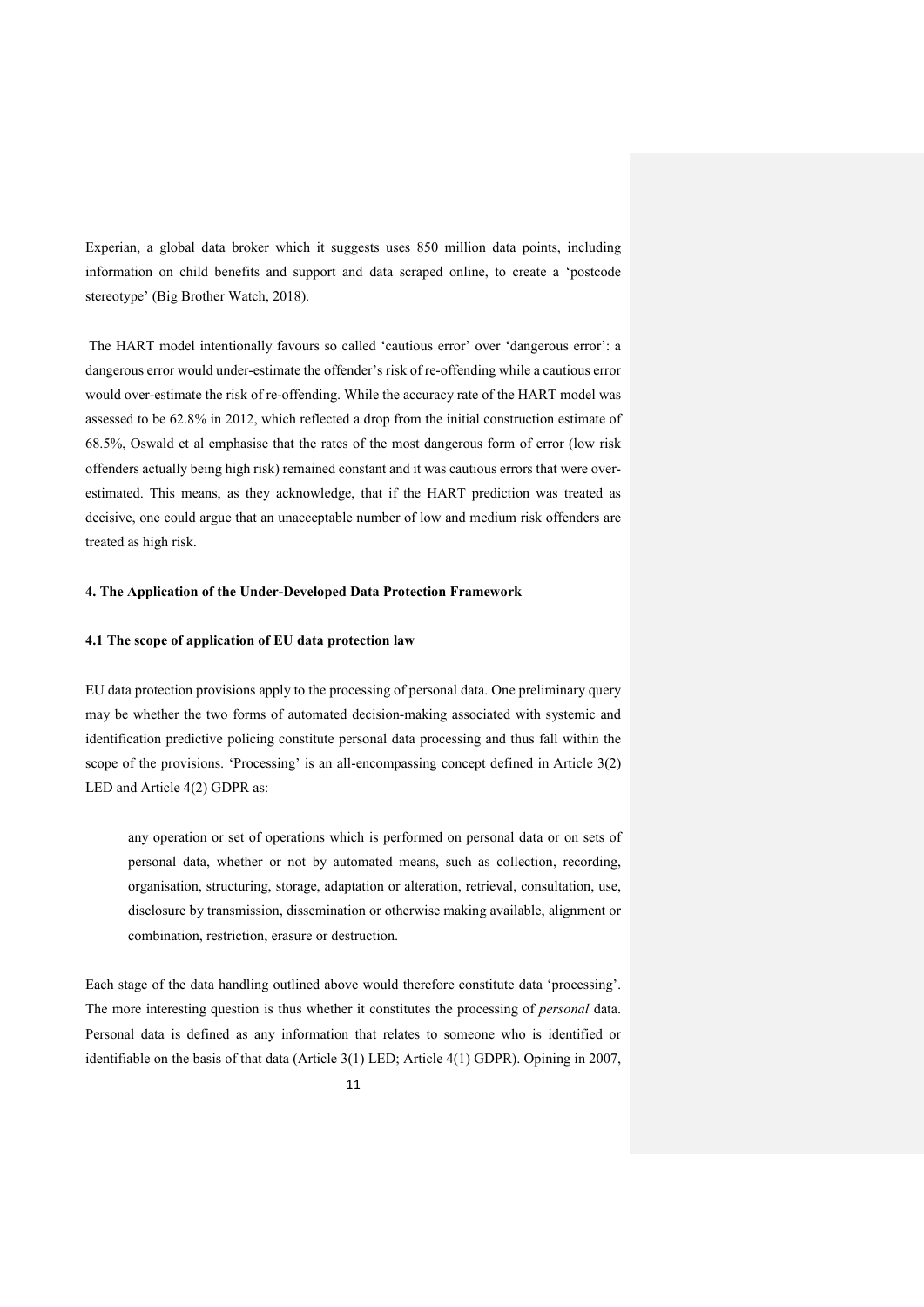the Article 29 Working Party, an advisory body on data protection matters constituted under the Data Protection Directive, proposed a very broad interpretation of 'personal data' (Article 29 Working Party, 2007). However, the Court of Justice of the EU (CJEU) has also had the opportunity to consider this concept in its jurisprudence in recent years, most notably in *YS and MS*<sup>8</sup>; *Breyer*<sup>9</sup>; and *Nowak*<sup>10</sup> and this jurisprudence has not always been unequivocal in endorsing such a broad approach to 'personal data'. Therefore, as shall be discussed, there continues to be doctrinal debate and uncertainty regarding the appropriate reach of this notion (see, for instance, Veale et al, 2018).

## *4.1.1 Parsing the concept of 'personal data'*

The definition of personal data has three constituent elements: personal data is (1) any information that (2) relates to (3) an identified or identifiable person. The Article 29 Working Party has advised that each of these three elements should be interpreted expansively. It thus suggests that 'any information' should incorporate objective and subjective information; information that is false, and that the format in which the information is provided is not relevant. 'Any information' also includes information that would not be considered 'private' for the purposes of the right to respect for private life in Article 8 ECHR (this follows, for instance, from *Google Spain*<sup>11</sup>). The CJEU stated in *Nowak* that the expression 'any information' is used to reflect the legislature's aim to 'assign a wide scope to that concept'. The Court continued by stating that it is not restricted to sensitive or private information and 'potentially encompasses all kinds of information', giving the example of subjective information (para 34). The Court failed to endorse explicitly all of the examples provided by the Article 29 Working Party, while also qualifying its claim that any information encompasses all kinds of information (it *potentially* does so: emphasis added). There is therefore scope for the Court to limit its interpretation of this definitional element in the future. Nevertheless, in the Court's existing jurisprudence, the more contested elements of 'personal data' are the

<sup>-&</sup>lt;br>8 Joined Cases C-141/12 and 372/12 *YS v Minister voor Immigratie, Integratie en Asiel and Minister voor Immigratie, Integratie en Asiel v MS* EU:C:2014:2081.

<sup>9</sup> Case C-582/14, *Breyer* EU:C:2016:779.

<sup>10</sup> Case C-434/16, *Nowak v Data Protection Commissioner* EU:C:2017:994.

<sup>11</sup>Case C-131/12, *Google Spain SL, Google Inc. v Agencia Española de Protección de Datos and Mario Costeja González* EU:C:2014:317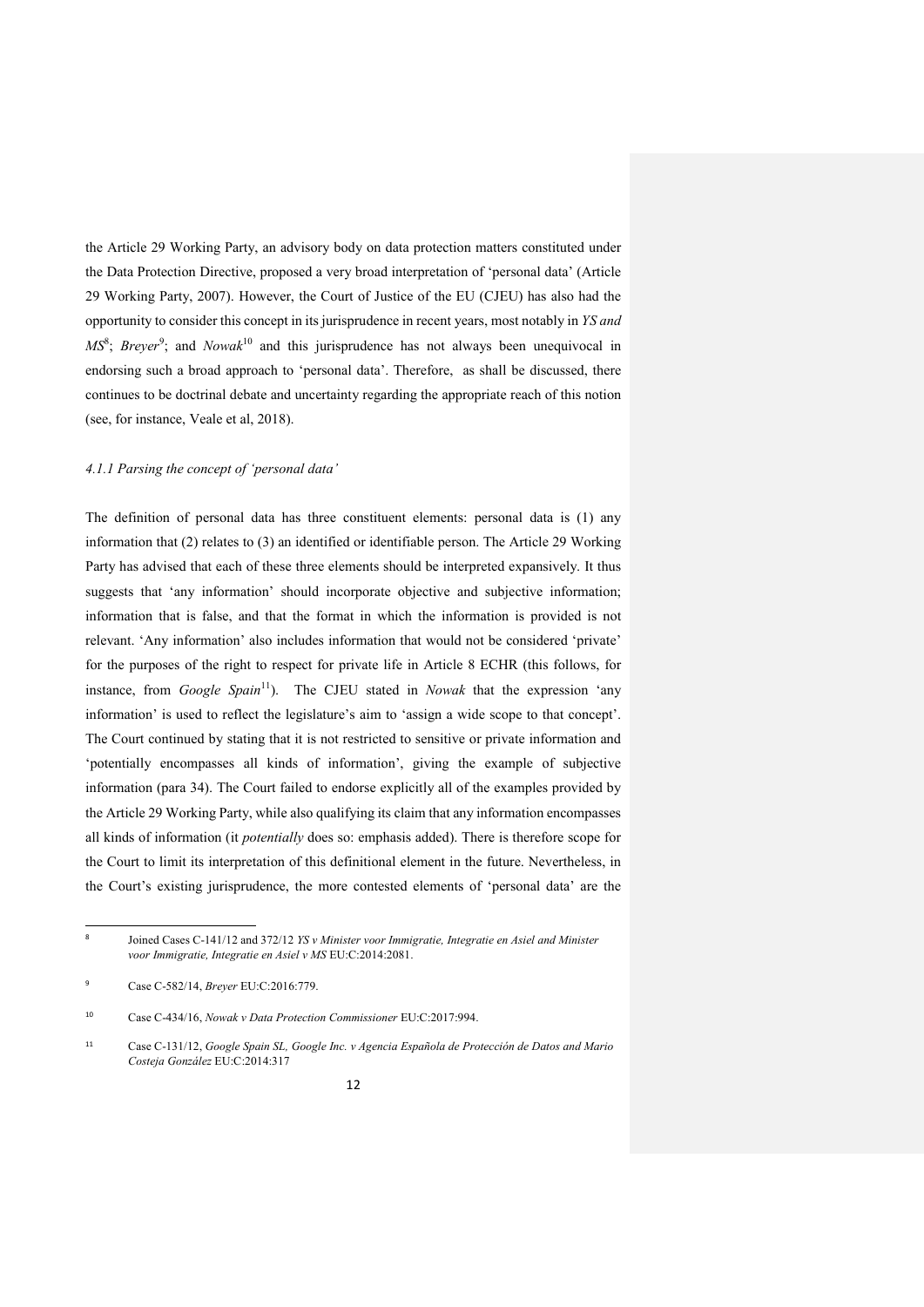requirements that this information 'relates to' an individual and that this individual is identifiable.

In its 2007 Opinion, the Article 29 Working Party suggested that information can relate to an individual in three ways, namely in terms of its content (when it is about a particular person); its purpose (when data are used with the purpose 'to evaluate, treat in a certain way or influence the status or behaviour of an individual') and its result (when data 'is likely to have an impact on a certain person's rights and interests, taking into account all the circumstances surrounding the precise case'). It further specified that it is not necessary that the data 'focuses on someone in order to consider that it relates to him'.

The Court was asked for guidance on this element of the definition in *YS. YS* concerned three non-EU nationals who applied for lawful residence in the Netherlands. During this process, the immigration official tasked with assessing the application prepares a draft decision (essentially, a recommendation on whether to grant the status requested) and a 'minute', which sets out the legal reasoning on which the draft decision is based. The minute also contains details of the relevant case officer; factual data regarding the applicant (name; nationality etc) as well as the documents submitted by the applicant and the procedural history of the claim. Each of the three applicants sought access to the minute relating to their application, claiming that under data protection law the minute constituted personal data and that they therefore had a right of access to such data. It was not contested before the Court that the data contained in the minute about the applicant (what might be called the 'content' data, such as name, date of birth, gender, language, etc.) constituted personal data, and the Court confirmed this finding (para 38). However, the Court held that the legal analysis in the minute, which at most 'is information about the assessment and application by the competent authority of the law to the applicant's situation', did not 'relate to' the applicant (para 40). It was therefore not personal data (para 39). The Court claimed this conclusion was borne out by the objective and general scheme of the Data Protection Directive (para 41). In particular, the Court reasoned that the Directive's objectives of protecting the right to privacy are achieved by enabling data subjects to ensure that their data are correct and lawfully processed by exercising their right of access to that data (para 42-44). It therefore concluded that as the legal analysis in *YS* was not itself liable to such an accuracy check and subsequent rectification, extending access to the legal analysis in this case would not serve the Directive's purposes but would rather constitute a right of access to administrative documents (para 45-46).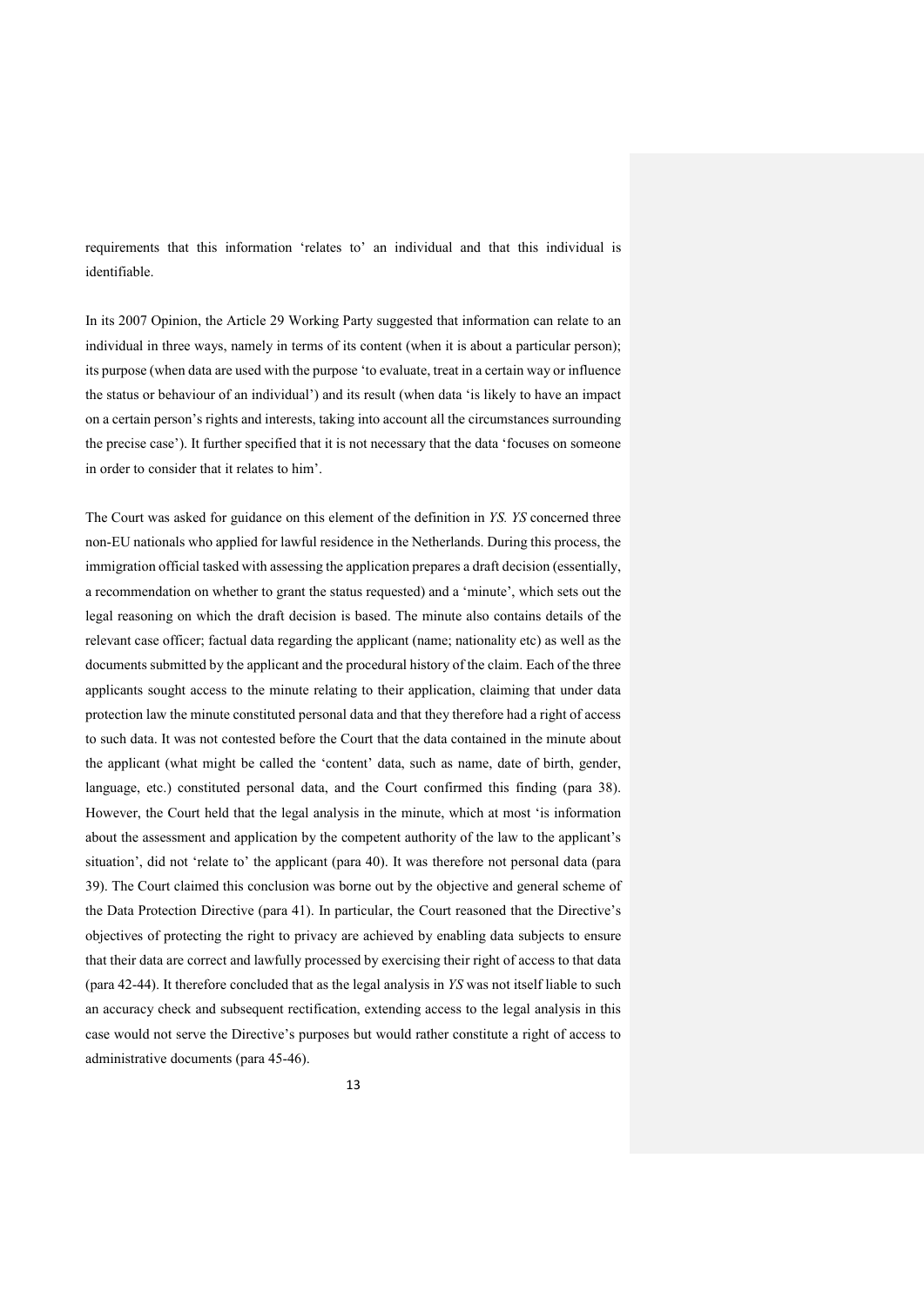It is suggested that this approach to the interpretation of 'personal data'is misguided.On the one hand, the Court has frequently favoured a teleological or purposive approach to its interpretation of the EU data protection rules (as occurred in *Google Spain*). *YS* was therefore consistent in this regard. On the other hand, the application of data protection law could be thought of as a two-stage process. The first stage entails an assessment of whether the processing operation fallswithin the scope of the rules with a consideration of which rights and responsibilities apply to the processing and how taking place during the second stage. In *YS* the Court allowed its consideration of the second question to influence its adjudication on the first, logically prior issue by limiting the concept of 'personal data' to ensure an outcome where the right to access would not apply. The Court had the opportunity to reconsider this approach in *Nowak*.

Mr Nowak had sat a number of professional examinations in Ireland. Having failed one of these examinations on a number of occasions and having unsuccessfully challenged the result of his fourth attempt, Mr Nowak then sought access to his personal data from the professional association. The professional association provided him with access to 17 documents but refused to provide access to his examination script on the grounds that it did not constitute personal data. This refusal culminated in a referral by the Irish Supreme Court to the CJEU querying whether the information recorded as answers in a professional examination constituted personal data and, if so, what factors are relevant in such determination. When considering these questions, the Court also assessed whether the comments made by an examiner in respect of those answers constitute the candidate's personal data.

The Court's analysis focused primarily on when data 'relates to' an individual implicitly endorsing the Article 29 Working Party's claim that data relates to a data subject where the information 'by reason of its content, purpose or effect, is linked to a particular person'. The Court affirmed that the written answers submitted by an examination candidate are linked to that candidate (para 36). It elaborated that the content of the answers reflects the candidate's knowledge and competence (para 37); that the purpose of the data collection is to evaluate the candidate (para 38); and, that the use of that information in determining whether the candidate passed or failed is likely to have an effect on the candidate's rights (para 39). With regard to the examiner's comments, the Court held that the content of these comments reflect the opinion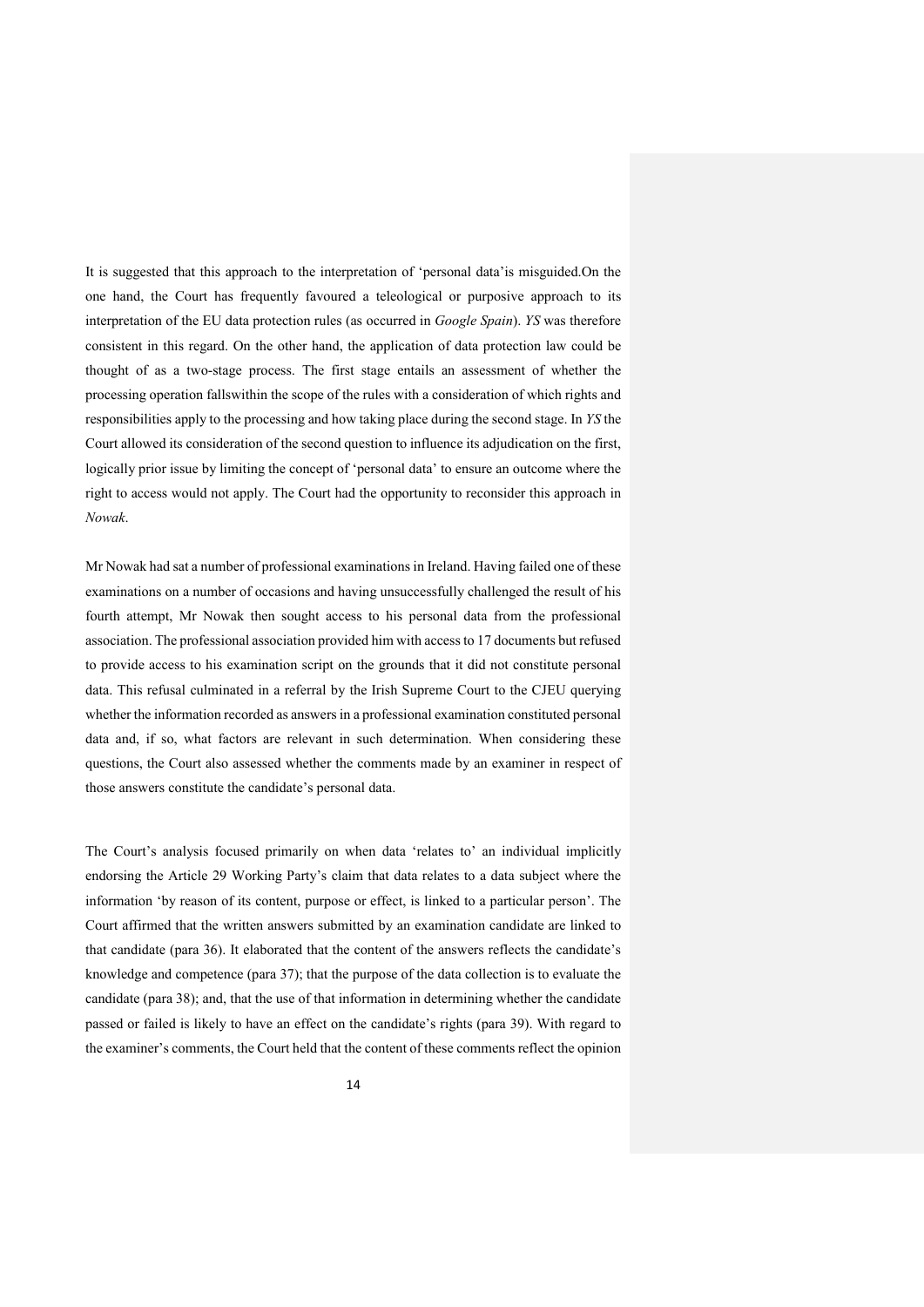or assessment of the examiner of the individual's performance (para 43). Moreover, the purpose of those comments is to record this evaluation and the comments are likely to have effects for the candidate (para 43). The Court therefore concluded that such comments could be both the personal data of the examination candidate and the personal data of the examiner (paras 44 and 45).

At this juncture, the Court ostensibly departed from its prior reasoning in *YS* by disaggregated the scope of the rules from the ensuing rights and responsibilities (what it called 'classification' and 'consequences'). It noted that whether these answers and comments should be classified as personal data cannot be affected by the fact that the consequence of the classification is, in principle, that the candidate then has a right to access and rectification (para 46). The Court noted that if data is not classified as 'personal data' it has the effect of entirely excluding that data from data protection's principles and safeguards and its rights (para 49). It then went on to elaborate on how principles such as the accuracy and completeness of this data, as well as rights such as the right to rectification, may be relevant in the examination context. This led it to conclude that in so far as these answers and comments are liable to be checked for accuracy and retention and to be subject to rectification or erasure giving the candidate a right of access to both serves 'the purpose of the Directive of guaranteeing the protection of that candidate's right to privacy …(see, *a contrario*, ..*YS and others*)' (para 56).

The Court's enigmatic reference to *YS* leaves room for disagreement as to when data 'relates to' an individual. It could be argued that *YS* is no longer good law following *Nowak* and that the Court used the opportunity presented to endorse the broad Article 29 Working Party conception of personal data. However, an alternative interpretation is also possible: that *YS* still stands and can be distinguished from *Nowak* because in the latter it was possible for Mr Nowak to carry out the 'necessary checks' to ensure that his personal data was correct and lawfully processed and thus this constituted personal data. In sum, we can see that, as with the term 'any information', there remains scope for contestation regarding the meaning of the term 'relates to'.

According to the GDPR, an identifiable person is one 'who can be identified, directly or indirectly, in particular by reference to an identification number or to one or more factors specific to his physical, physiological, mental, economic, cultural or social identity' (Article 4(1) GDPR.). Recital 26 specifies that to determine whether a natural person is identifiable,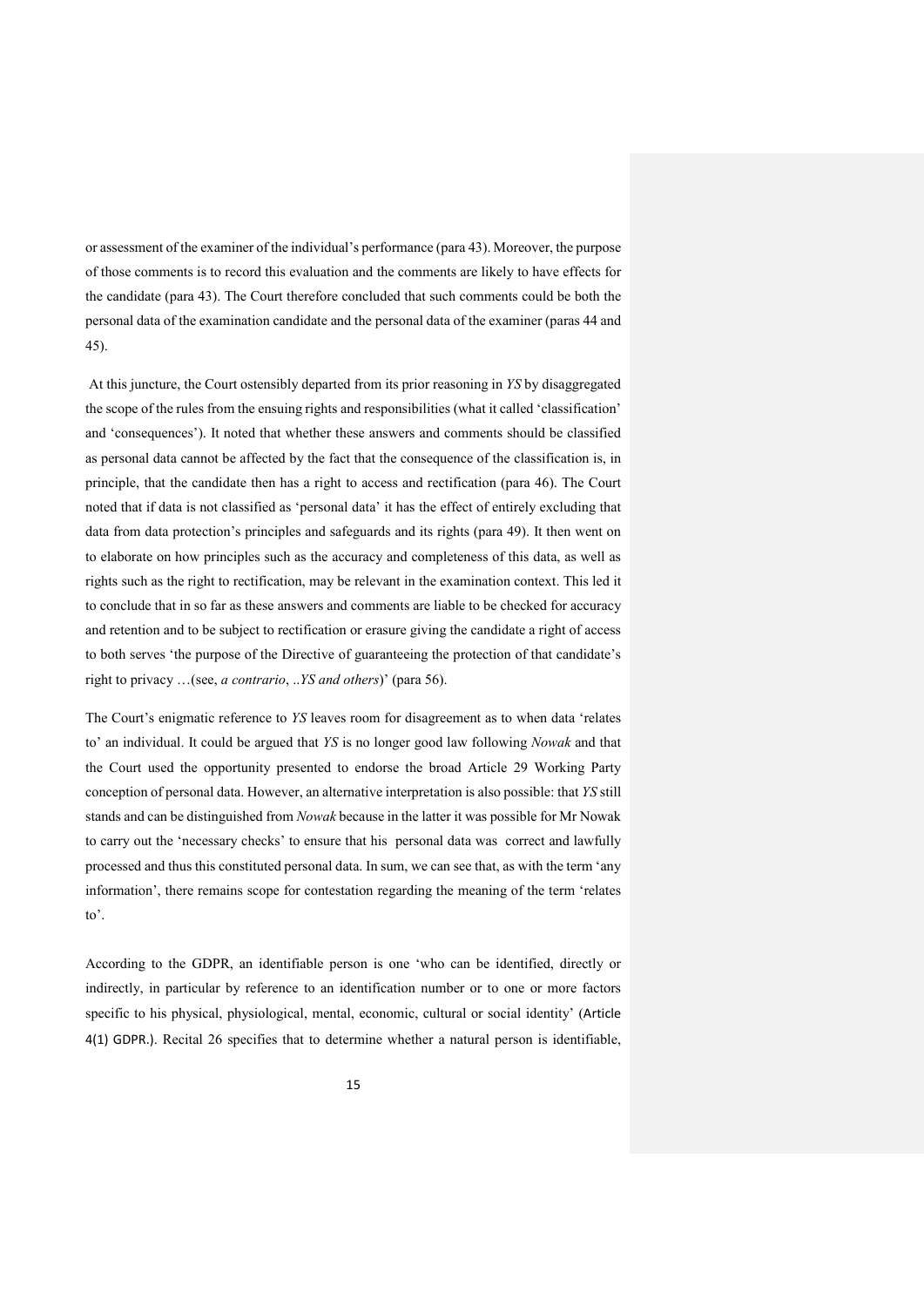'account should be taken of all the means likely reasonably to be used either by the controller or by any other person to identify the said person'. In *Breyer* Mr Breyer had contested the registration and storage of his dynamic internet protocol (IP) address by the German State when he accessed several internet sites run by the German federal institutions. The State also recorded the date on which the website was accessed.

The classification of the IP address as 'personal data' therefore turned on whether Mr Breyer is 'identifiable' on the basis of this address, given that the additional data necessary for the German State to identify the website user are held by the user's internet service provider (ISP) (para 39). This gave the Court the opportunity to consider the meaning of 'indirect' identification involving 'all the means likely reasonably to be used' by either the controller or by 'any other person'. It found that this wording indicates that it is 'not required that all the information enabling the identification of the data subject must be in the hands of one person' (para 43). It thus examined whether the possibility for the German State to combine the dynamic IP address with the additional identifying information held by the ISP constituted a means likely reasonably to be used. It held that such identification would not be possible if it was prohibited by law or 'practically impossible, on account of the fact that it requires a disproportionate effort in terms of time, cost and man-power' (para 46). The Court observed that while German law does not generally allow for the transmission of such information between the ISP and the State, in the event of issues such as cyber-attacks 'legal channels exist' for website providers to contact competent authorities who in turn can take the steps necessary to obtain this identifying information from ISPs (para 47). On this basis, the Court concluded that the website operators had the means 'which may likely reasonably be used' in order to identify the data subject, with the help of competent authorities and the ISP and thus that the dynamic IP address constituted personal data.

It can thus be seen that the concept of 'identifiability' has been interpreted extremely liberally, with no requirement that the information enabling identification must be in the hands of one person and with even very onerous steps constituting 'means reasonably likely to be used', rather than a 'disproportionate effort'. Indeed, the Article 29 Working Party had previously opined that a 'purely hypothetical possibility' of identification does not meet the standard of 'likely reasonably to be used' (Article 29 Working Party, 2007). It suggests that a range of factors should be taken into consideration when assessing such likelihood including the purposes of the processing (when it 'only makes sense if it allows identification of specific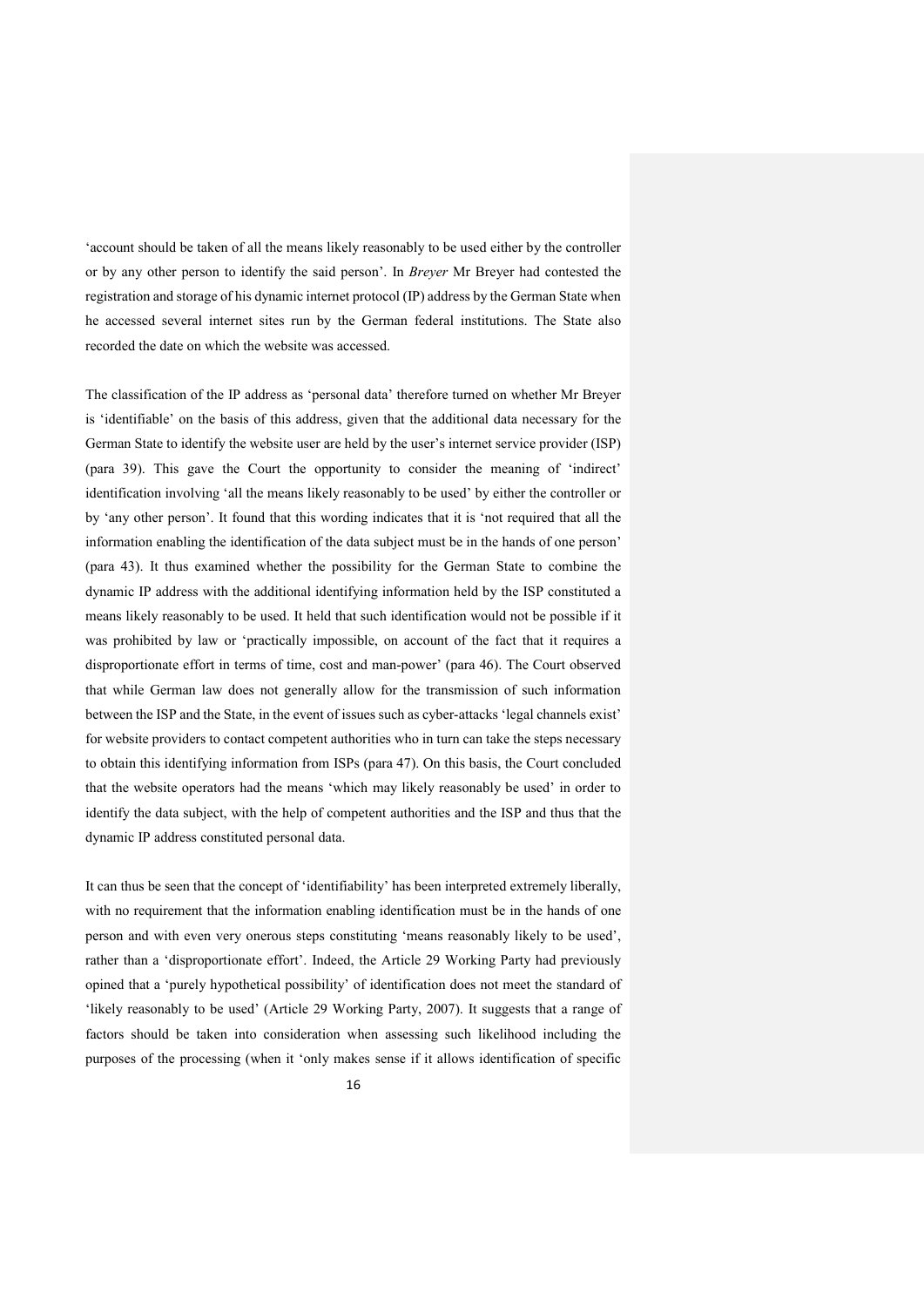individuals and treatment of them in a certain way'); the cost of identification and measures in place to prevent identification, amongst others. It is necessary now to consider how these jurisprudential developments might apply in the context presently being considered.

## *4.1.2 Application to the predictive policing context*

With regard firstly to systemic decisions, it might seem counter-intuitive to a general audience to suggest that an application like PredPol which, it is recalled, processes three types of input data (crime type; crime location; and timing data) in order to predict potential sites of future criminal activity, processes 'personal data'. The functioning of the application might be thought of in three stages: the aggregation and inputting of data; the application of the PredPol algorithm to that data; and, the recommendation. Yet, based on the jurisprudence outlined above, it is possible that all three stages entail personal data processing. First of all, as Purtova notes, the primary reason for information processing in the context of data-driven regulation is to treat people in a certain way or to influence human behaviour (Purtova, 2018: 55). The data processed at all three stages is therefore likely to 'relate to' a data subject by reason of its 'purpose' (to treat people in a certain way) or its 'effect' (to impact upon those in the 'hotspots' identified). Yet, as outlined previously, a narrower interpretation is possible. Arguably post-*Nowak* it remains possible that the interpretation of 'relating to' will be reverse-engineered by the Court, with the Court considering first whether key data protection safeguards and rights (such as accuracy and erasure) can be exercised in relation to data before classifying that data as personal data.

Whether this data could be linked to an identifiable person is more difficult to establish. It could be argued that linking, for instance, crime location data to an individual is hypothetically possible but does not meet the 'likely reasonable' standard. However, the Court in *Breyer* held that data could be linked to an identifiable person if, where there was a cyber-attack on a website, the website owner could liaise with a competent authority who would in turn liaise with authorities with identifying information (in that instance, an ISP). Similarly, in this context, if a criminal event did occur it seems likely that a competent police authority could combine this input data with other data, for instance CCTV footage or mobile phone metadata, in order to identify individuals present. This same logic applies also to the other two stages of personal data processing.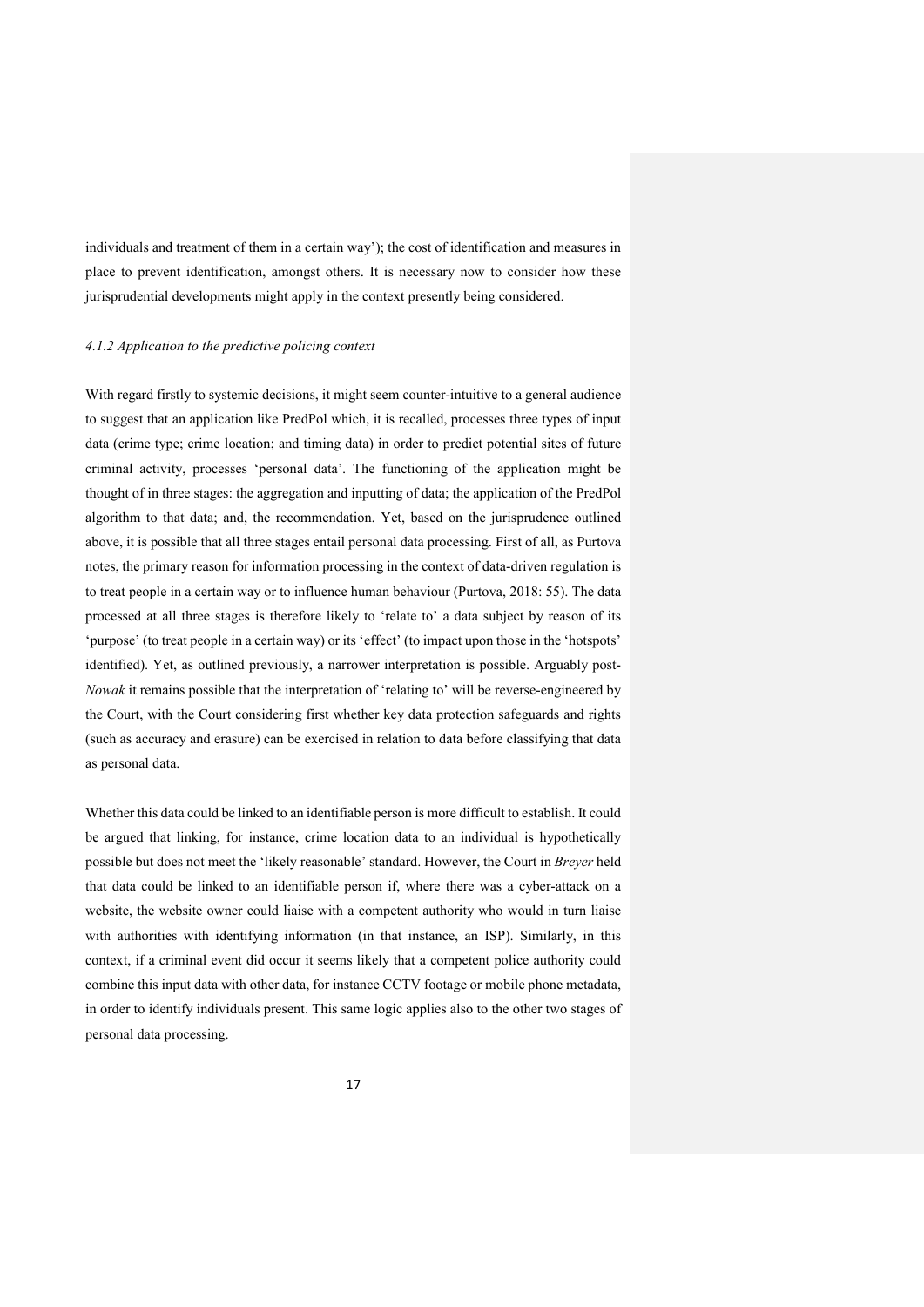The broad understanding of the concept of 'personal data' might therefore be welcomed in this context in so far as it includes such uses of technology within the protective scope of the data protection rules. Prior to these judgments, it was clear that while the identification of potential crime hotspots might have ethical implications, it was less clearwhether identifiability required a 'singling out' of particular individuals rather than a geographic area to be captured by data protection law. Indeed, Taylor had warned that in order to operationalise the concept of data justice in the context of new technologies that tended 'to sort, profile and inform action based on group rather than individual characteristics and behaviour…it is inevitably going to be necessary to look beyond the individual level' (Taylor, 2017). Yet, whether intentionally or inadvertently, this case law now seems to extend the application of data protection rules to almost all forms of data, irrespective of its proximity to the data subject. Purtova provocatively, yet quite rightly, queries whether even weather data collected as part of a smart-city project might be classified as personal data pursuant to this broad approach, eventually turning 'data protection law into an uneconomical exercise of *regulating everything*' (Purtova, 2018).

Given that systemic decisions likely constitute personal data processing, it is unsurprising that identification decisions also entail such processing. HART provides a good example of this. The input data – the 34 predictors based on the offender's personal history – are personal data as their content concerns an identified person while the output data – a suggested likelihood of reoffending – is personal data as its purpose and effect is to influence an identified individual's future prospects. It is perhaps less clear that the 'middle' processing stage – where the programme's algorithm is applied to the input data – is personal data based on *YS* and *Nowak*. Based on *Nowak*, it could be argued that the application of the machine learning model used by HART to the 34 predictors input into the system is personal data. However, if *Nowak* did not overrule *YS,* then it is perhaps necessary to consider whether – in defining it as personal data – the protections that would follow from that classification, such as the right to erase or rectify, are theoretically and practically available. If this was what the Court was in fact proposing in *Nowak*, one must remark that it makes the applicability of data protection difficult to predict, particularly for the individuals, the ostensible beneficiaries of the regime.

Thus, in conclusion, it can be seen that it is likely, yet not certain, that these two forms of predictive policing models will fall within the scope of application of the data protection framework. Key aspects of the concept 'personal data' which determines what processing activities these rules cover are subject to contestation and will require further jurisprudential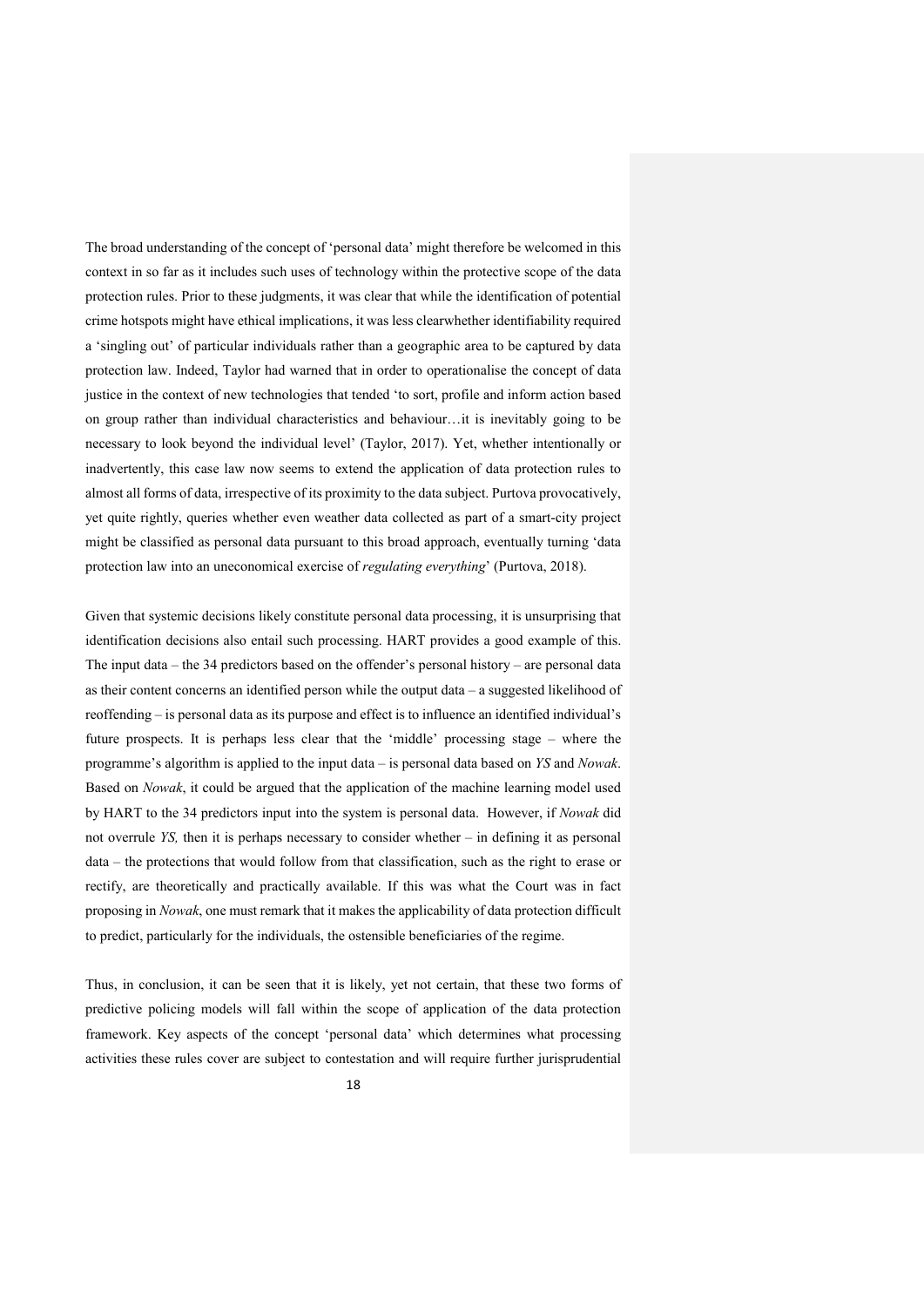clarification. Furthermore, as shall now be discussed, even assuming these models fall within the scope of the rules, the protection they offer to individuals impacted by such processing is precarious.

## **4.2 Substantive rights and predictive policing**

The LED defines profiling in the same way as the GDPR: profiling is 'any form of automated processing of personal data consisting of the use of personal data to evaluate certain personal aspects relating to a natural person, in particular to analyse or predict aspects concerning that natural person's performance at work, economic situation, health, personal preferences, interests, reliability, behaviour, location or movements' (Article 3(4) LED; Article 4(4) GDPR.). If, as suggested above, predictive policing systems entail the processing of personal data, then it follows that those systems are 'profiling' systems in that they predict aspects relating to a natural person's reliability and behaviour as well as potentially their location and movements. Profiling is itself thus a form of automated decision-making (Article 29 Working Party, 2017).

Article 11(1) LED prohibits decisions based solely on automated processing in certain circumstances. This provision is worded similarly to Article 22 GDPR leading the Article 29 Working Party to indicate that its guidelines on Article 22 GDPR are relevant to Article 11 LED, 'albeit with important caveats and specifications' (Article 29 Working Party, 2017).

It is worth setting out Article 11 LED in full:

Member States shall provide for a decision based solely on automated processing, including profiling, which produces an adverse legal effect concerning the data subject or significantly affects him or her, to be prohibited unless authorised by Union or Member State law to which the controller is subject and which provides appropriate safeguards for the rights and freedoms of the data subject, at least the right to obtain human intervention on the part of the controller.

One immediate observation about this provision is that, unlike Article 22 GDPR which is framed as a right of the data subject ( the 'data subject shall have the *right* not to be subject to a decision based solely on automated processing'), Article 11 LED is framed as a prohibition.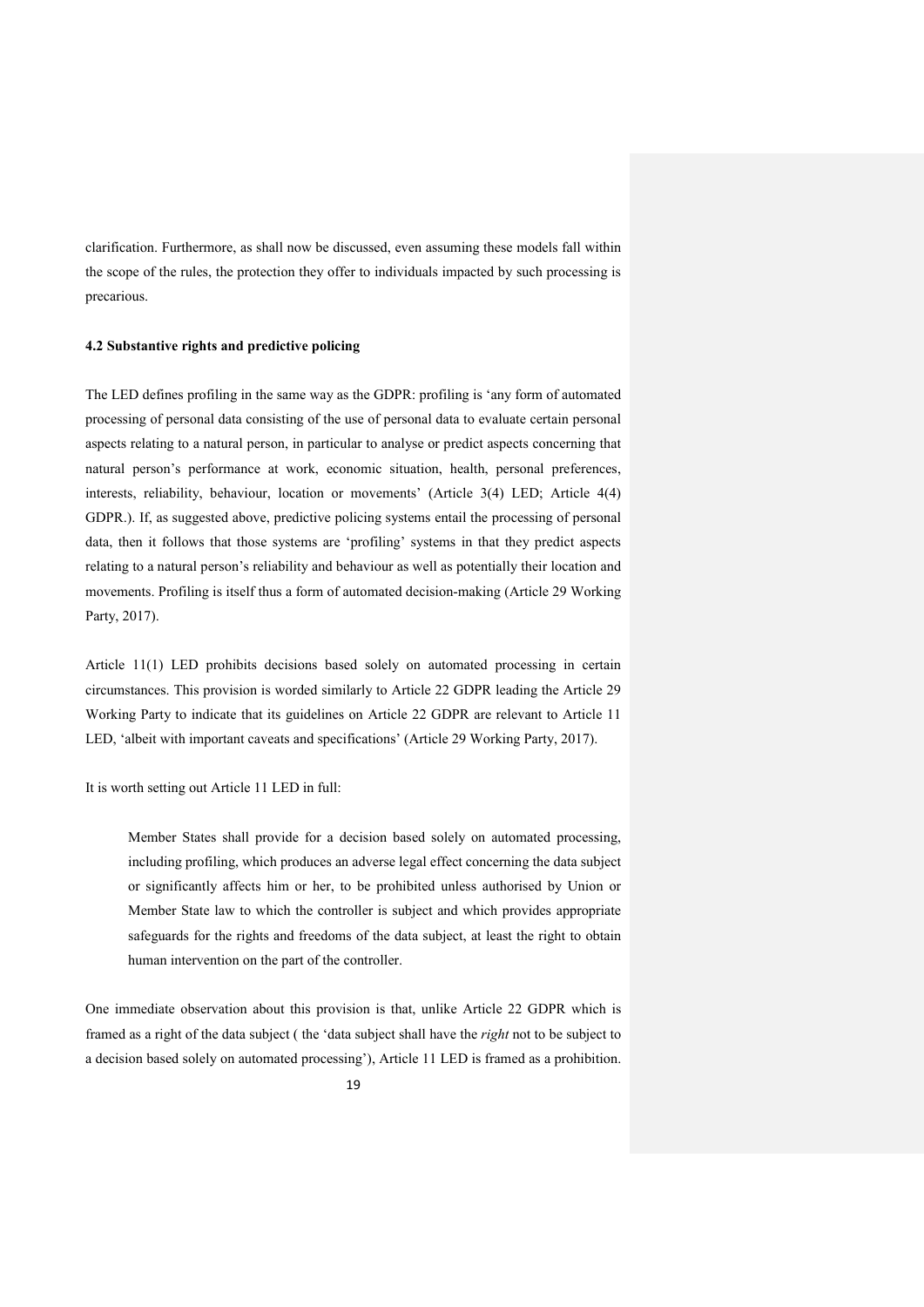On paper, Article 11 LED is therefore phrased in a more robust and protective way than its GDPR counterpart. This has led the Article 29 Working Party to recommend that Article 22 GDPR nevertheless be applied as a prohibition (Article 29 Working Party, 2018). As Kaminski has noted, interpreting Article 22 GDPR as a right would, perhaps counterintuitively, limit the protection it offered by allowing data controllers to 'regularly use algorithms in significant decision-making, adjusting their behaviour only if individuals actually invoke their rights' (Kaminski, 2018).

Yet, despite its tougher exterior, it is immediately apparent that the Article 11 LED prohibition is subject to a number of limitations. Most notably, like Article 22 GDPR, automated decisionmaking is permissible when provided for by Union or Member State law. By enacting legislation, Member States can therefore legitimise reliance by law enforcement authorities on fully automated-decision making to make systemic and/or individualised predictions regarding future criminal conduct. Very importantly, and in accordance with EU anti-discrimination law and the EU Charter (as per recital 38 LED), the LED does however put in place a per se prohibition on profiling that leads to discrimination on the basis of sensitive data (Article 11(3) LED). Moreover, unlike the GDPR, which allows for automated decision-making if it is necessary for contractual purposes or is based on the data subject's explicit consent, this is not possible under Article 11 LED. The obvious explanation for this is that 'there is a clear imbalance of powers between the data subject and the controller' in this context (Article 29 Working Party, 2017). Indeed, the Court has recognised the limitations of consent when citizens do not have the ability to object to data processing (in situ, the ability to object to fingerprints being used for a passport application.<sup>12</sup>

However, while the GDPR does allow for automated decision-making in a wider range of circumstances, it also provides for a wider array of safeguards for individuals. The LED allows automated decision-making if authorized by Union or Member State law, subject to the condition that such law 'provides appropriate safeguards for the rights and freedoms of data subjects, at least the right to obtain human intervention on the part of the controller'. The nonbinding recital further specifies that in order to be significant human intervention 'must be carried out by someone who has the appropriate authority and capability to change the decision' (Recital 38). In contrast, Article 22(3) GDPR sets out further safeguards in addition to this

 $12$ 12 Case C-291/12, *Michael Schwarz v Stadt Bochum* EU:C:2013:670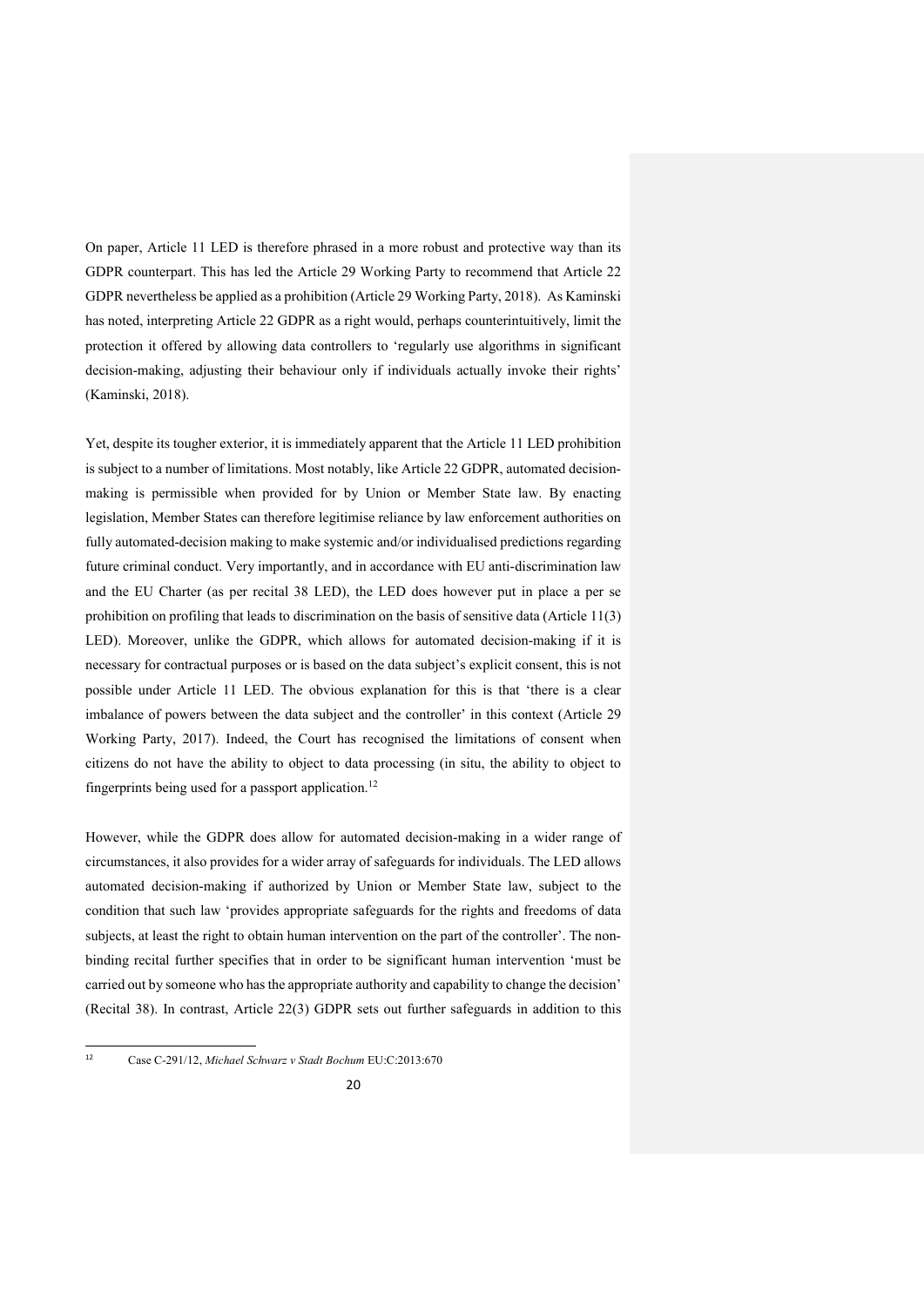'human intervention' criterion. It specifies that the data subject shall have the right to express their point of view and to contest the decision. This may indicate that these latter safeguards – the right to express their point of view and to contest the decision – are not required under the LED. The LED is not however a directive of maximum harmonisation and it explicitly states that Member States can provide for a higher level of protection: how this provision is transposed domestically will therefore be of real importance for the rights of data subjects (Recital 15; Article 1(3) LED). Moreover, when the automated decision-making is based on sensitive data, Article 11(2) LED specifies that such decision-making shall not occur unless suitable measures to safeguard the data subject's rights and freedoms and legitimate interests are in place. Member States are therefore left with a lot of responsibility – and discretion – when it comes to ensuring the rights of individuals, albeit that any national implementing legislation must be compatible with the EU Charter.

Beyond the significant possibility to side-step the prohibition on automated decision-making through legislation, Article 11 LED is limited in other notable ways. Most importantly, the LED applies only to automated decisions based *solely* on automated processing. As a result, it is questionable, for instance, whether the recommendation generated by HART for relevant officers regarding rehabilitation prospects is one which is based 'solely' on automated processing. This depends on how the decision-making process occurs in practice. In this context, one would need to gauge to what extent the final decision entails the discretion and judgment of the officer making that decision. If, for instance, the relevant officers '(consciously or otherwise) prefer to abdicate responsibility for what are risky decisions to the algorithm', then in addition to the deskilling and judgmental atrophy that might follow(Oswald et al, 2018), such decisions should also de facto be viewed as automated. However, if the decisive decision incorporates human judgement and is the final recommendation of the relevant officer then this is not solely automated and Article 11 LED does not apply.

The next query would be whether this decision has a sufficient impact to trigger the application of Article 11 LED. To have such an impact, an automated decision must have an 'adverse legal effect' on the individual or 'significantly affect' them. The wording of Article 11 LED differs slightly in this regard from the GDPR, which requires the decision to produce 'legal effects' or to 'similarly significantly affect' the data subject. Under the LED, unlike the GDPR, the legal effect must be adverse. The Article 29 Working Party provides an example of a 'typical' adverse effect: namely, the application of increased security measures or surveillance by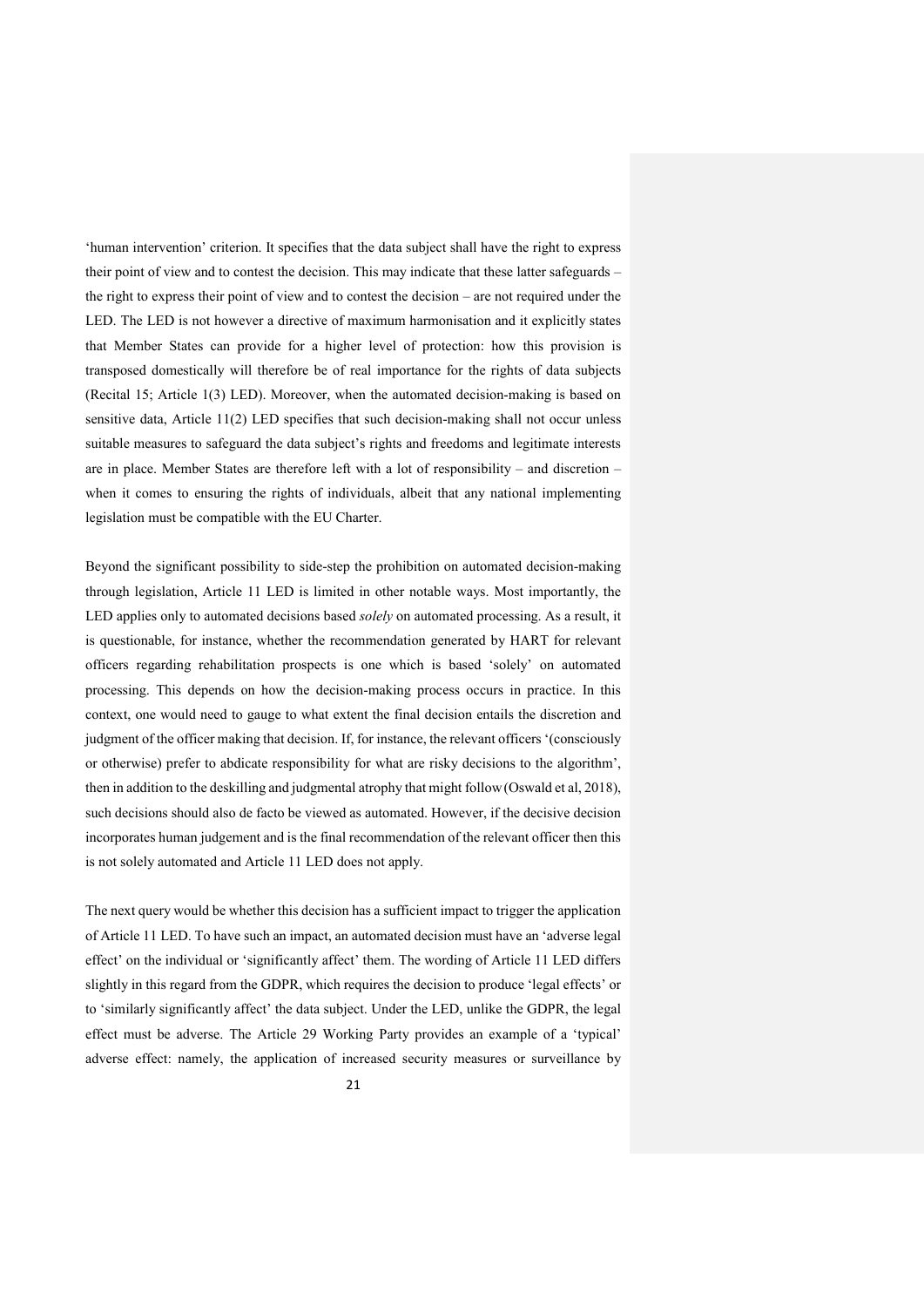competent authorities. A measure 'significantly affects' the individual where, for example, a passenger is refused access to transport as they are registered on a black-list (Article 29 Working Party, 2017). For both Article 11 LED and Article 22 GDPR, automated decisionmaking with a 'trivial effect' would not be considered sufficient for the prohibition to apply. Again, there are some open questions when this stipulation is applied to the predictive policing context. For instance, in the context of an individualised predictive policing system like HART, it is necessarily the case for Article 11 LED to apply that the decision has involved human input. It could therefore be argued that it is not the HART recommendation (an interim decision, at most) that affects the individual but rather it is the final (human) decision which is merely informed by this recommendation. This too would therefore require a close examination of how the decision-making procedure operates in practice. More controversially, one could query whether the collective adverse effect from the identification of 'crime hotspots' by systemic predictive policing technologies (such as stigmatisation) would be sufficient to trigger Article 11 LED, or whether an individual would need to show adverse effects particular to them. Indeed, in *Tele2 Sverige and Watson*, the Court adopted an uncritical approach to such geographic targeting when it suggested that the targeted retention of data pertaining to particular geographic areas would be a preferable alternative to blanket data retention (para. 108).

Furthermore, the extent to which automated decision-making via predictive policing applications might be transparent to those impacted by such applications is unclear. On the one hand, Article 24 LED provides that data controllers should maintain a record of all categories of processing activities under their responsibility, including where applicable the use of profiling. This requirement is not envisaged in such a general manner by the GDPR, and the Article 29 Working Party has encouraged Member States to be particularly vigilant in enforcing it. On the other hand, unlike the GDPR, Article 13 LED does not explicitly indicate that the data subject must be provided with information regarding the existence of automated decisionmaking. However, such information may, as the Article 29 Working Party suggested, be provided pursuant to Article 13(2)(d) LED which states that Member States shall provide by law for the controller to give further information to the data subject to exercise his or her rights. Indeed, the Article 29 Working Party highlights that providing appropriate information to the data subject regarding the existence of such automated decision-making including profiling, and meaningful information about the logic involved is particularly relevant in respect of the fairness of data processing, with Article 4(1) providing that data should be processed lawfully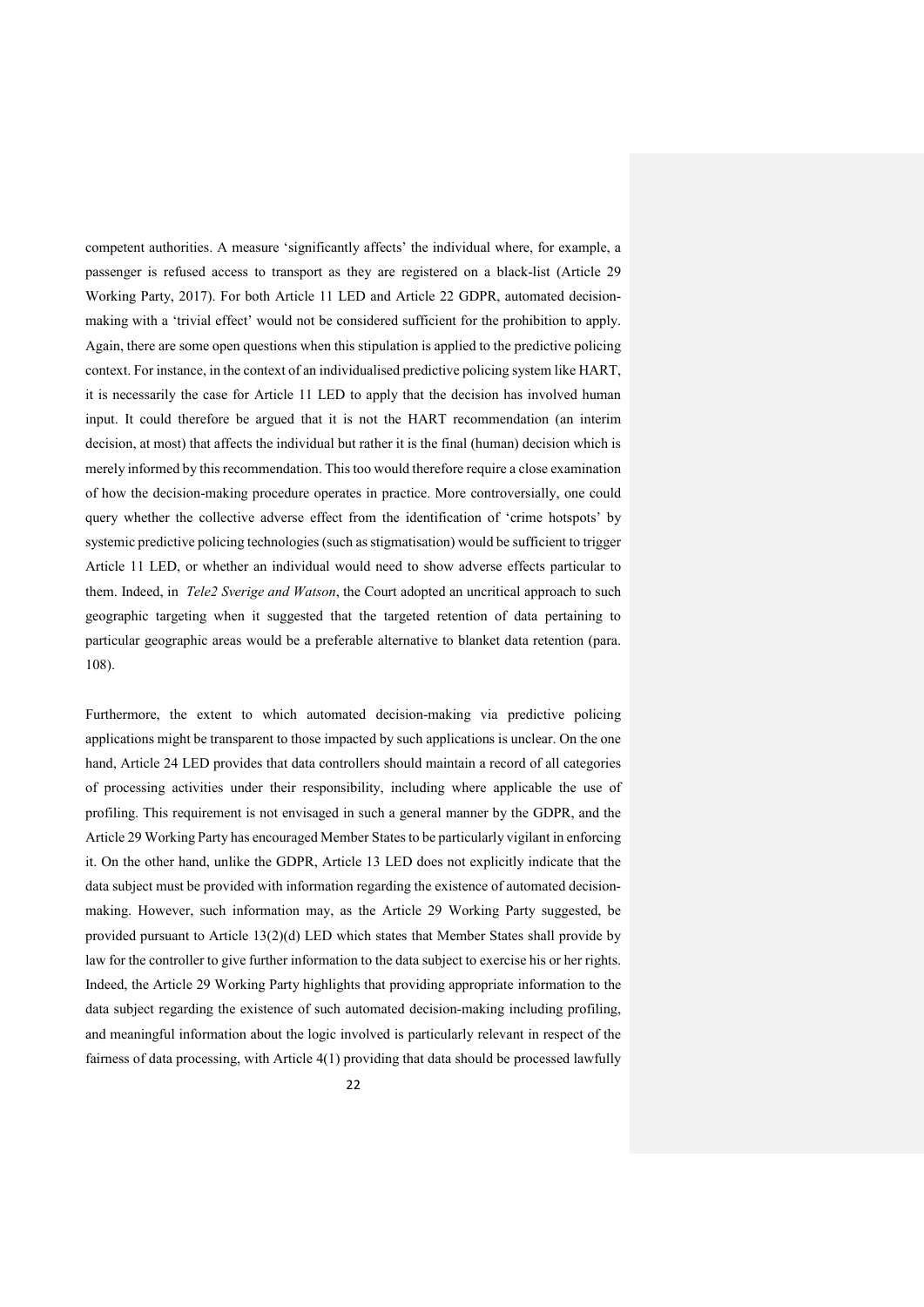and fairly. Once again, a lot will depend on how Member States implement and interpret the **Directive** 

Finally, in practice it may be difficult to disentangle the GDPR from the LED in this context. If one considers the application of Articles 11 LED and 22 GDPR to the HART model, one can see at once how complicated their application is likely to be in practice. The HART model includes 34 predictors that are input into the model. Some of these predictors (those relating to prior offences, for instance) are likely to have been initially collected by the 'competent authority' for law enforcement purposes and thus the LED applies to their processing. This data processing may itself give rise to unique challenges: for instance, if data on spent convictions is included amongst the predictors. However, the inclusion of Experian data based on data scraped from various public sources complicates this picture. The initial processing of these personal data would fall within the scope of the GDPR. The creation of the Experian 'postcode profile' could therefore itself be subject to challenge on the ground that it constitutes an automated decision (a profile) under Article 22 GDPR. If such a profile has been created without a legal basis pursuant to Article 22(2) GDPR, it is a violation of that provision. Alternatively, should the profiling be legitimately based on consent, contract or law, it could be argued that the profiles themselves constitute unfair data processing, acting, as they do, as proxies for direct discrimination. Big Brother Watch has stated that the Experian profiles include categories such as 'Asian Heritage' and 'Disconnected Youth' and that these categories have 'demographic characteristics' attributed to them. Their report gives the example of the demographic characteristics associated with 'Asian Heritage' namely 'extended families' living in 'inexpensive, close-packed Victorian terraces', adding that 'when people do have jobs, they are generally in low paid routine occupations in transport or food service' (Big Brother Watch, 2018). One could also query whether the subsequent inclusion of this data into the HART application is compatible with Article 11(2) and (3) LED: while it does not directly discriminate on the basis of protected characteristics, it does so at least indirectly.

In sum, the substantive protection offered by Article 11 LED may prove illusive for those impacted by predictive policing technologies. Member States can dodge the Article 11 LED prohibition by putting such technologies on a statutory footing. Furthermore, there is likely to be disagreement over the extent of the human intervention and the impact needed to avoid its application. Finally, the fluidity of data flows between actors involved in the predictive policing process will make even the identification of the appropriate legal regime a challenging task.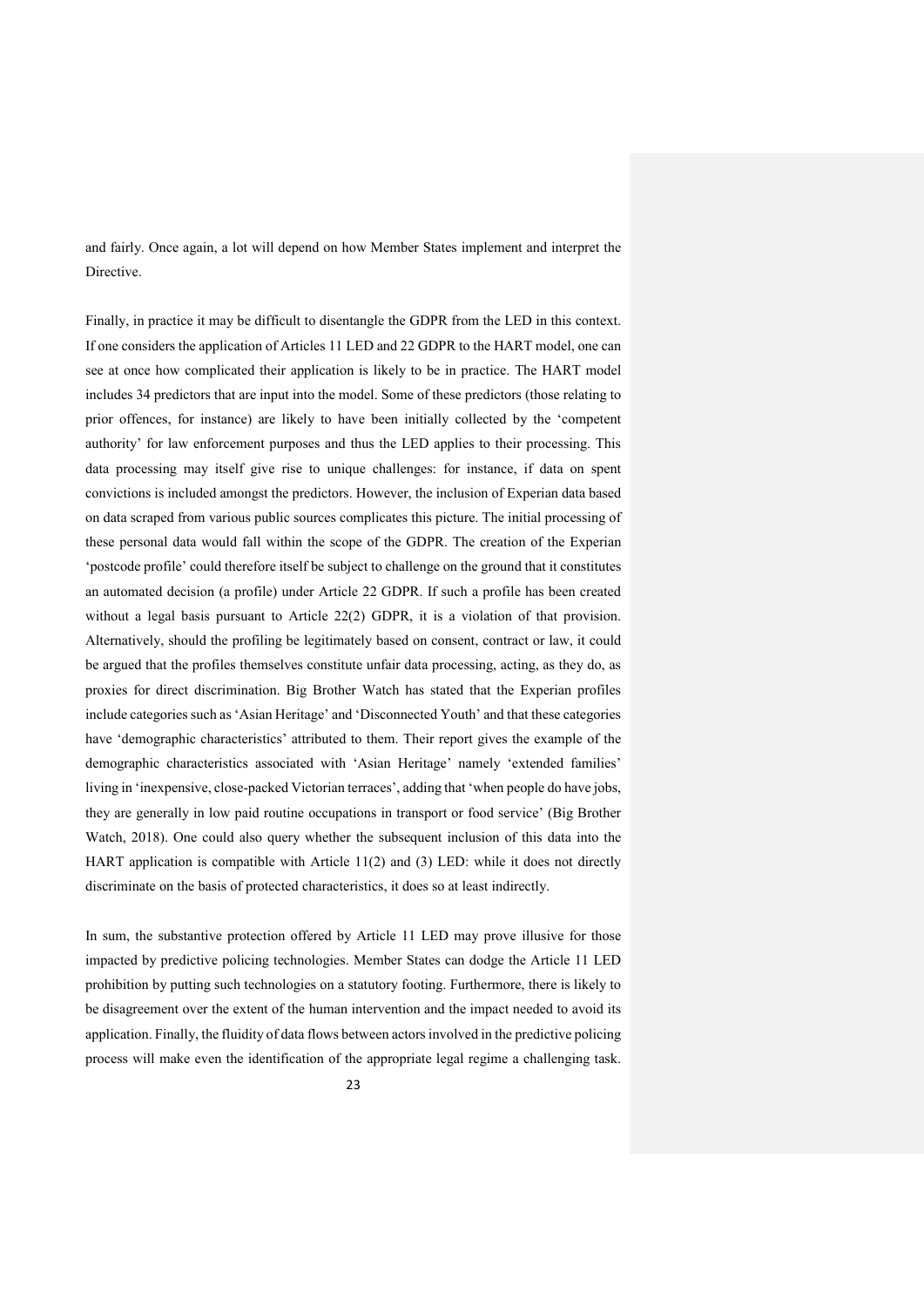This uncertainty will make the application of the law difficult for individuals to navigate, thereby enhancing the role and importance of national supervisory authorities and representative bodies (Articles 45 and 55 LED) in guaranteeing individual rights.

## **5. Conclusion**

Predictive policing technologies are likely to gain increasing traction in the coming years, promising, as they do, more efficient policing at a lower cost. Yet, as this contribution has demonstrated, the legal framework applicable to these technologies is both unclear and unhelpful. When one takes stock, it is apparent that the application of data protection law to predictive policing technologies is uncertain and will depend on whether the CJEU endorses what Purtova labels its 'law of everything' approach. However, even if the data protection rules do apply, they may not be of much assistance to those whose fate is determined by predictive policing technologies. It can be seen that data protection law does not prevent the use of either systemic or individualized predictive policing applications if such applications are provided for by law while an array of provisos and conditions detract from the law's certainty and may further limit its utility. For those concerned about the normative implications of this predictive capability , the existence of data protection law will be of little comfort. It is perhaps therefore little wonder that the normative narrative around automated decision-making is shifting: scholars have started to question the hunt for fair and transparent algorithmic decision-making and instead have encouraged us to query whether we should be building these systems at all (Powles and Nissenbaum, 2018).

# **References**

ARTICLE 29 DATA PROTECTION WORKING PARTY (2018) 'Guidelines on Automated individual decision-making and Profiling for the purposes of Regulation 2016/679'. WP251rev.01. Adopted on 3 October 2017, as last Revised and Adopted on 6 February 2018.

ARTICLE 29 DATA PROTECTION WORKING PARTY (2017) 'Opinion on some key issues of the Law Enforcement Directive (EU 2016/680). WP258. Adopted on 29 November 2017.

ARTICLE 29 DATA PROTECTION WORKING PARTY (2007). 'Opinion 4/2007 on the concept of personal data'. WP136. Adopted on 20 June 2007.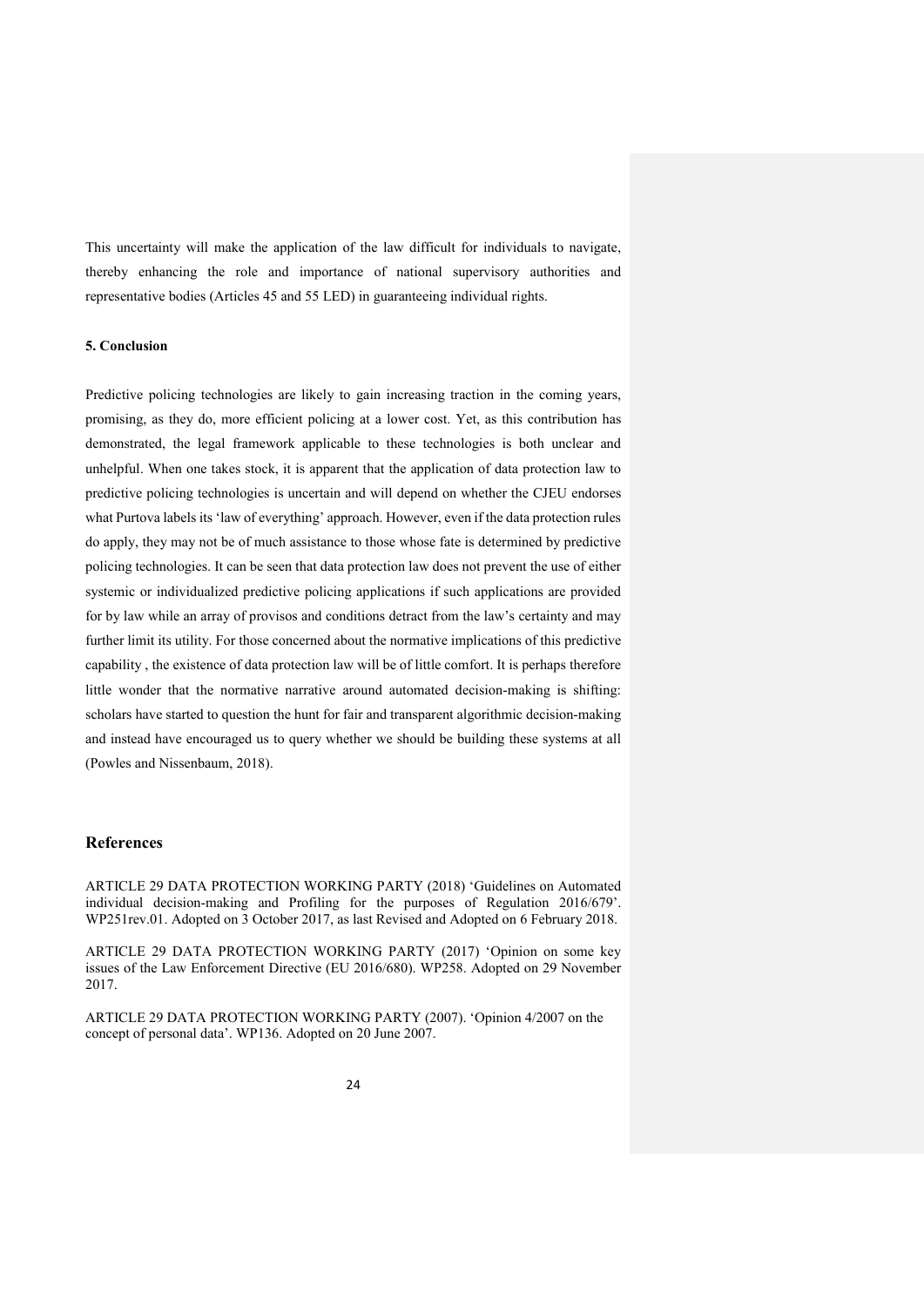BIG BROTHER WATCH (2018) 'Home Affairs Select Committee: Policing for the Future Inquiry'.

BBC (2018). 'France fuel protests: Macron holds urgent security meeting'. Available at: <https://www.bbc.co.uk/news/world-europe-46417991>

CAPLAN, J.M., KENNEDY, L.W., BARNUM, J.D. and PIZA, E.L. (2015) 'Risk Terrain Modeling for Spatial Risk Assessment'. *Cityscape: A Journal of Policy Development and Research*. 7-16.

DEGELING, M. and BERENDT, B. (2018) 'What is wrong with Robocops as consultants? A technology-centric critique of predictive policing' *AI & Society*: 347-356.

DENCIK, L, HINTZ, A, REDDEN, J and WARNE, H. (2018) 'Data Scores as Governance: Investigating uses of citizen scoring in public services', Project Report. Available at: [https://datajustice.files.wordpress.com/2018/12/data-scores-as-governance-project](https://datajustice.files.wordpress.com/2018/12/data-scores-as-governance-project-report2.pdf)[report2.pdf](https://datajustice.files.wordpress.com/2018/12/data-scores-as-governance-project-report2.pdf) .

GARSTKA, K. (2018) 'Between Security and Data Protection: Searching for a Model Big Data Surveillance Scheme within the European Union Data Protection Framework'. Available at: [https://48ba3m4eh2bf2sksp43rq8kk-wpengine.netdna-ssl.com/wp](https://48ba3m4eh2bf2sksp43rq8kk-wpengine.netdna-ssl.com/wp-content/uploads/2018/11/Garstka-Between-Security-and-Data-Projection-November-2018.pdf)[content/uploads/2018/11/Garstka-Between-Security-and-Data-Projection-November-](https://48ba3m4eh2bf2sksp43rq8kk-wpengine.netdna-ssl.com/wp-content/uploads/2018/11/Garstka-Between-Security-and-Data-Projection-November-2018.pdf)[2018.pdf](https://48ba3m4eh2bf2sksp43rq8kk-wpengine.netdna-ssl.com/wp-content/uploads/2018/11/Garstka-Between-Security-and-Data-Projection-November-2018.pdf) .

KAMINSKI, M. (2018) 'The Right to Explanation, Explained'. Available at SSRN: <https://ssrn.com/abstract=3196985>

KEATS CITRON, D. and PASQUALE, F. (2014) 'The Scored Society: Due Process for Automated Predictions', *Washington Law Review* 89(1): 1-33.

OSWALD, M. ET AL. (2018) 'Algorithmic risk assessment policing models: lessons from the Durham HART model and 'Experimental' proportionality' *Information & Communications Technology Law*: 223-250.

POWLES, J. and NISSENBAUM, H. (2018) 'The Seductive Diversion of "Solving" Bias in Artificial Intelligence'. *The Medium.* Available at: [https://medium.com/s/story/the-seductive](https://medium.com/s/story/the-seductive-diversion-of-solving-bias-in-artificial-intelligence-890df5e5ef53)[diversion-of-solving-bias-in-artificial-intelligence-890df5e5ef53](https://medium.com/s/story/the-seductive-diversion-of-solving-bias-in-artificial-intelligence-890df5e5ef53) .